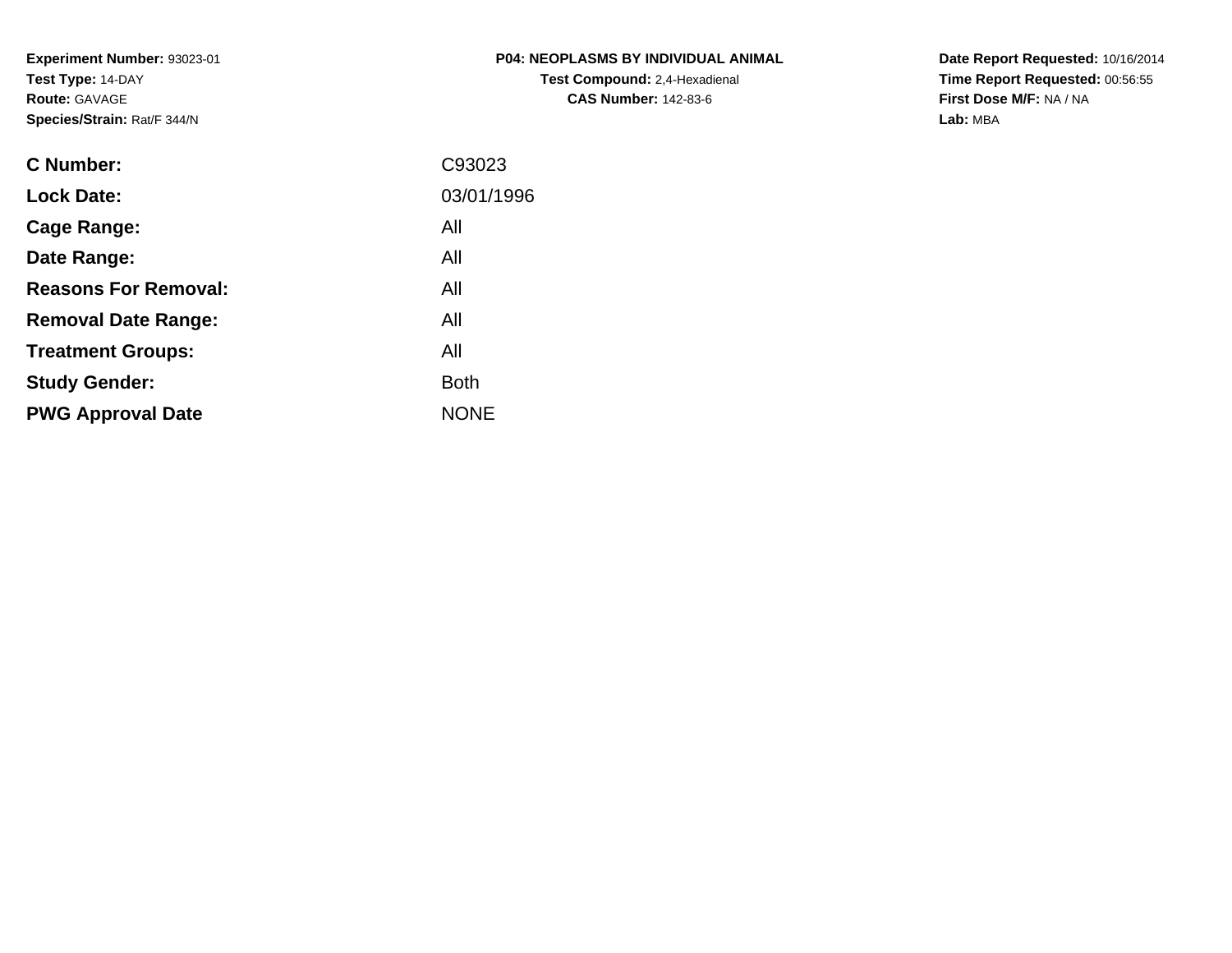**Experiment Number:** 93023-01**Test Type:** 14-DAY

#### **Route:** GAVAGE

I ..Insufficient tissue

**Species/Strain:** Rat/F 344/N

**Test Compound:** 2,4-Hexadienal **CAS Number:** 142-83-6

**Date Report Requested:** 10/16/2014**Time Report Requested:** 00:56:55**First Dose M/F:** NA / NA**Lab:** MBA

| F 344/N Rat Male<br><b>MG/KG</b><br>0.0                                                                                                 | DAY ON TEST<br><b>ANIMAL ID</b> | 0<br>0<br>$\boldsymbol{l}$<br>$\overline{7}$<br>$\pmb{0}$<br>$\mathbf 0$<br>0<br>0<br>1 | 0<br>$\boldsymbol{\theta}$<br>$\boldsymbol{l}$<br>$\overline{7}$<br>$\mathbf 0$<br>0<br>$\mathbf 0$<br>0<br>$\overline{2}$ | 0<br>$\boldsymbol{\theta}$<br>$\boldsymbol{l}$<br>$\boldsymbol{7}$<br>$\overline{0}$<br>0<br>$\mathbf 0$<br>0<br>3 | $\boldsymbol{\theta}$<br>$\boldsymbol{\theta}$<br>$\boldsymbol{l}$<br>$\boldsymbol{7}$<br>$\pmb{0}$<br>$\mathbf 0$<br>$\mathbf 0$<br>0<br>4 | 0<br>0<br>1<br>$\overline{7}$<br>$\pmb{0}$<br>0<br>0<br>0<br>5 | <i><b>*TOTALS</b></i> |                                                                                             |
|-----------------------------------------------------------------------------------------------------------------------------------------|---------------------------------|-----------------------------------------------------------------------------------------|----------------------------------------------------------------------------------------------------------------------------|--------------------------------------------------------------------------------------------------------------------|---------------------------------------------------------------------------------------------------------------------------------------------|----------------------------------------------------------------|-----------------------|---------------------------------------------------------------------------------------------|
| <b>Alimentary System</b>                                                                                                                |                                 |                                                                                         |                                                                                                                            |                                                                                                                    |                                                                                                                                             |                                                                |                       |                                                                                             |
| Liver<br>Stomach, Forestomach<br><b>Cardiovascular System</b>                                                                           |                                 | +<br>$\ddot{+}$                                                                         |                                                                                                                            |                                                                                                                    |                                                                                                                                             | +<br>$\ddot{}$                                                 | 5<br>5                |                                                                                             |
| <b>NONE</b><br><b>Endocrine System</b>                                                                                                  |                                 |                                                                                         |                                                                                                                            |                                                                                                                    |                                                                                                                                             |                                                                |                       |                                                                                             |
| <b>NONE</b><br><b>General Body System</b>                                                                                               |                                 |                                                                                         |                                                                                                                            |                                                                                                                    |                                                                                                                                             |                                                                |                       |                                                                                             |
| <b>NONE</b><br><b>Genital System</b>                                                                                                    |                                 |                                                                                         |                                                                                                                            |                                                                                                                    |                                                                                                                                             |                                                                |                       |                                                                                             |
| <b>NONE</b><br><b>Hematopoietic System</b>                                                                                              |                                 |                                                                                         |                                                                                                                            |                                                                                                                    |                                                                                                                                             |                                                                |                       |                                                                                             |
| <b>NONE</b><br><b>Integumentary System</b>                                                                                              |                                 |                                                                                         |                                                                                                                            |                                                                                                                    |                                                                                                                                             |                                                                |                       |                                                                                             |
| <b>NONE</b><br><b>Musculoskeletal System</b>                                                                                            |                                 |                                                                                         |                                                                                                                            |                                                                                                                    |                                                                                                                                             |                                                                |                       |                                                                                             |
| <b>NONE</b><br><b>Nervous System</b>                                                                                                    |                                 |                                                                                         |                                                                                                                            |                                                                                                                    |                                                                                                                                             |                                                                |                       |                                                                                             |
| * Total animals with tissue examined microscopically; Total animals with tumor<br>+ Tissue examined microscopically<br>X Lesion present |                                 |                                                                                         |                                                                                                                            |                                                                                                                    |                                                                                                                                             |                                                                |                       | M Missing tissue<br>A  Autolysis precludes evaluation<br>BLANK Not examined microscopically |

M ..Missing tissue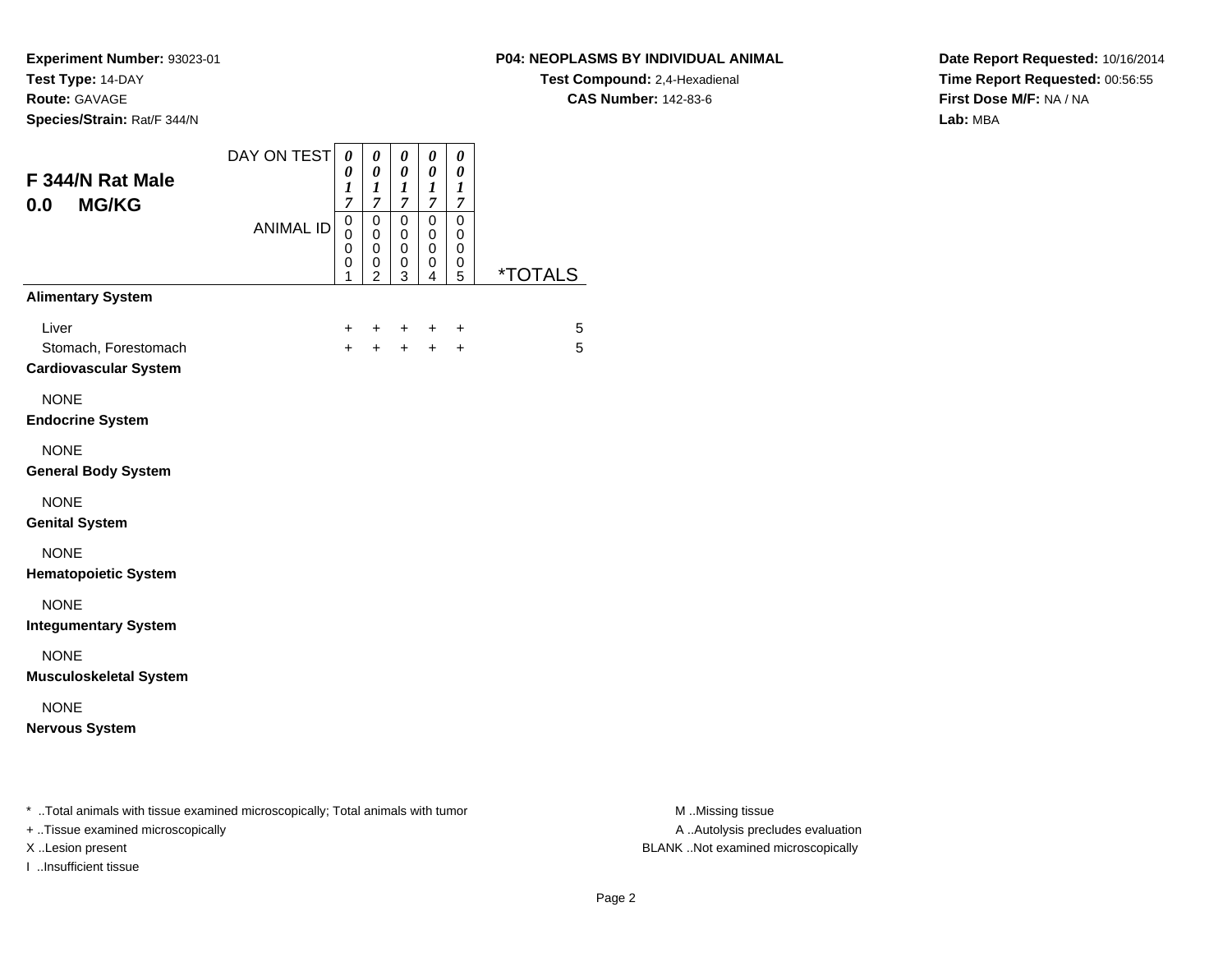**Species/Strain:** Rat/F 344/N

### **P04: NEOPLASMS BY INDIVIDUAL ANIMAL**

**Test Compound:** 2,4-Hexadienal **CAS Number:** 142-83-6

**Date Report Requested:** 10/16/2014**Time Report Requested:** 00:56:55**First Dose M/F:** NA / NA**Lab:** MBA

| F 344/N Rat Male                            | DAY ON TEST      | 0<br>0<br>$\boldsymbol{l}$                                     | 0<br>0<br>1                                          | 0<br>0<br>1                                                           | 0<br>0<br>1                                    | 0<br>0<br>1                             |                       |
|---------------------------------------------|------------------|----------------------------------------------------------------|------------------------------------------------------|-----------------------------------------------------------------------|------------------------------------------------|-----------------------------------------|-----------------------|
| <b>MG/KG</b><br>0.0                         | <b>ANIMAL ID</b> | $\overline{7}$<br>0<br>0<br>$\mathbf 0$<br>$\overline{0}$<br>1 | $\overline{7}$<br>0<br>0<br>0<br>0<br>$\overline{c}$ | $\overline{7}$<br>0<br>$\mathbf 0$<br>$\mathbf 0$<br>$\mathbf 0$<br>3 | $\overline{7}$<br>$\Omega$<br>0<br>0<br>0<br>4 | $\overline{7}$<br>0<br>0<br>0<br>0<br>5 | <i><b>*TOTALS</b></i> |
| <b>NONE</b><br><b>Respiratory System</b>    |                  |                                                                |                                                      |                                                                       |                                                |                                         |                       |
| <b>NONE</b><br><b>Special Senses System</b> |                  |                                                                |                                                      |                                                                       |                                                |                                         |                       |
| <b>NONE</b><br><b>Urinary System</b>        |                  |                                                                |                                                      |                                                                       |                                                |                                         |                       |
| Kidney<br><b>SYSTEMIC LESIONS</b>           |                  | $\ddot{}$                                                      |                                                      | $\div$                                                                | $\ddot{}$                                      | $\ddot{}$                               | 5                     |
| Multiple Organ                              |                  | +                                                              |                                                      |                                                                       |                                                | ÷                                       | 5                     |

\* ..Total animals with tissue examined microscopically; Total animals with tumor **M** . Missing tissue M ..Missing tissue

+ ..Tissue examined microscopically

I ..Insufficient tissue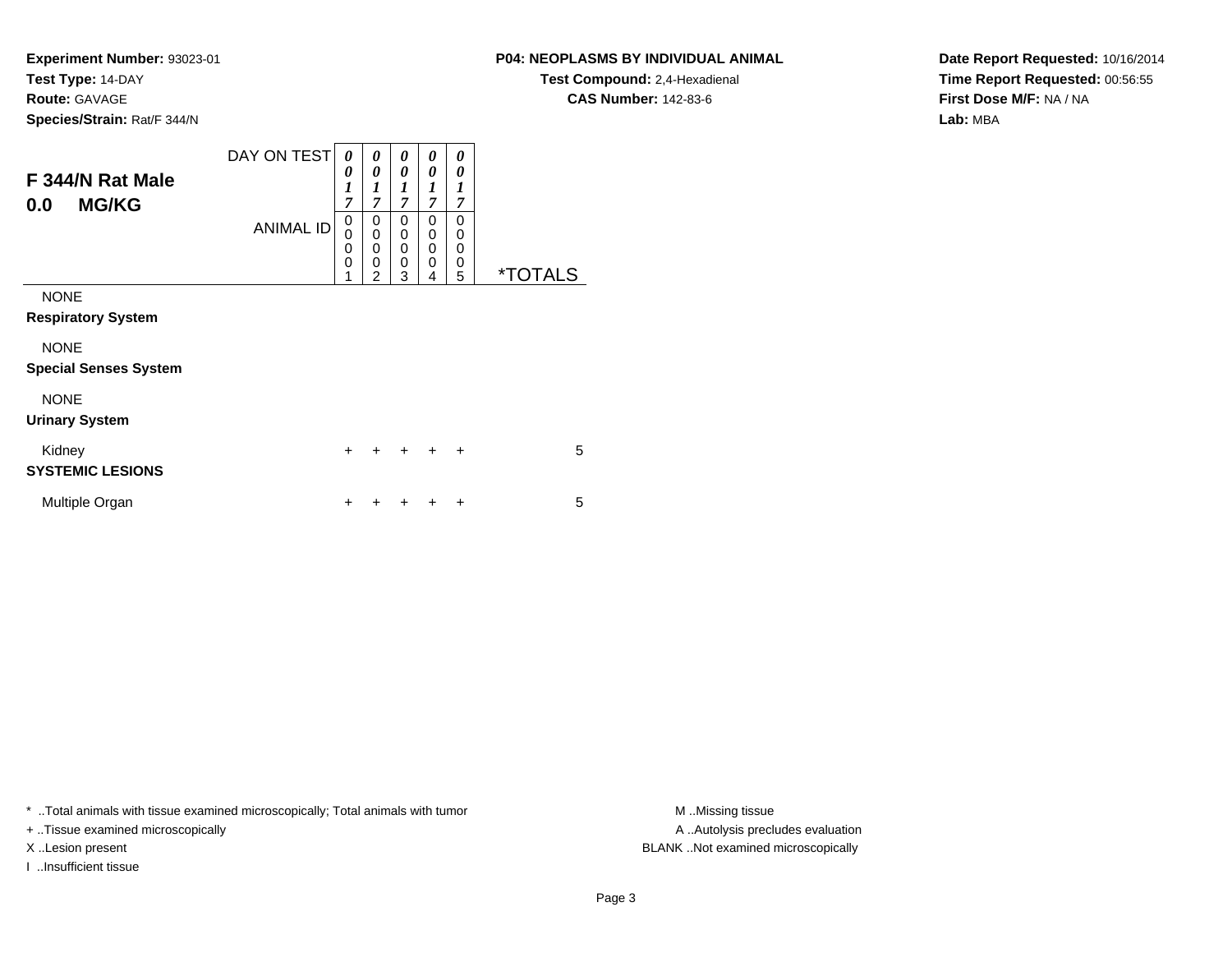| Experiment Number: 93023-01   |                  |                       | P04: NEOPLASMS BY INDIVIDUAL ANIMAL | Date Report Requested: 10/16/2014 |
|-------------------------------|------------------|-----------------------|-------------------------------------|-----------------------------------|
| Test Type: 14-DAY             |                  |                       | Test Compound: 2,4-Hexadienal       | Time Report Requested: 00:56:55   |
| Route: GAVAGE                 |                  |                       | <b>CAS Number: 142-83-6</b>         | First Dose M/F: NA / NA           |
| Species/Strain: Rat/F 344/N   |                  |                       |                                     | Lab: MBA                          |
|                               | DAY ON TEST      |                       |                                     |                                   |
| F 344/N Rat Male              |                  |                       |                                     |                                   |
| <b>MG/KG</b><br>3.0           |                  |                       |                                     |                                   |
|                               | <b>ANIMAL ID</b> |                       |                                     |                                   |
|                               |                  | <i><b>*TOTALS</b></i> |                                     |                                   |
| <b>Alimentary System</b>      |                  |                       |                                     |                                   |
| <b>NONE</b>                   |                  |                       |                                     |                                   |
| <b>Cardiovascular System</b>  |                  |                       |                                     |                                   |
| <b>NONE</b>                   |                  |                       |                                     |                                   |
| <b>Endocrine System</b>       |                  |                       |                                     |                                   |
|                               |                  |                       |                                     |                                   |
| <b>NONE</b>                   |                  |                       |                                     |                                   |
| <b>General Body System</b>    |                  |                       |                                     |                                   |
| <b>NONE</b>                   |                  |                       |                                     |                                   |
| <b>Genital System</b>         |                  |                       |                                     |                                   |
| <b>NONE</b>                   |                  |                       |                                     |                                   |
| <b>Hematopoietic System</b>   |                  |                       |                                     |                                   |
| <b>NONE</b>                   |                  |                       |                                     |                                   |
| <b>Integumentary System</b>   |                  |                       |                                     |                                   |
|                               |                  |                       |                                     |                                   |
| <b>NONE</b>                   |                  |                       |                                     |                                   |
| <b>Musculoskeletal System</b> |                  |                       |                                     |                                   |
| <b>NONE</b>                   |                  |                       |                                     |                                   |
| <b>Nervous System</b>         |                  |                       |                                     |                                   |
| <b>NONE</b>                   |                  |                       |                                     |                                   |
|                               |                  |                       |                                     |                                   |
|                               |                  |                       |                                     |                                   |

+ ..Tissue examined microscopically

I ..Insufficient tissue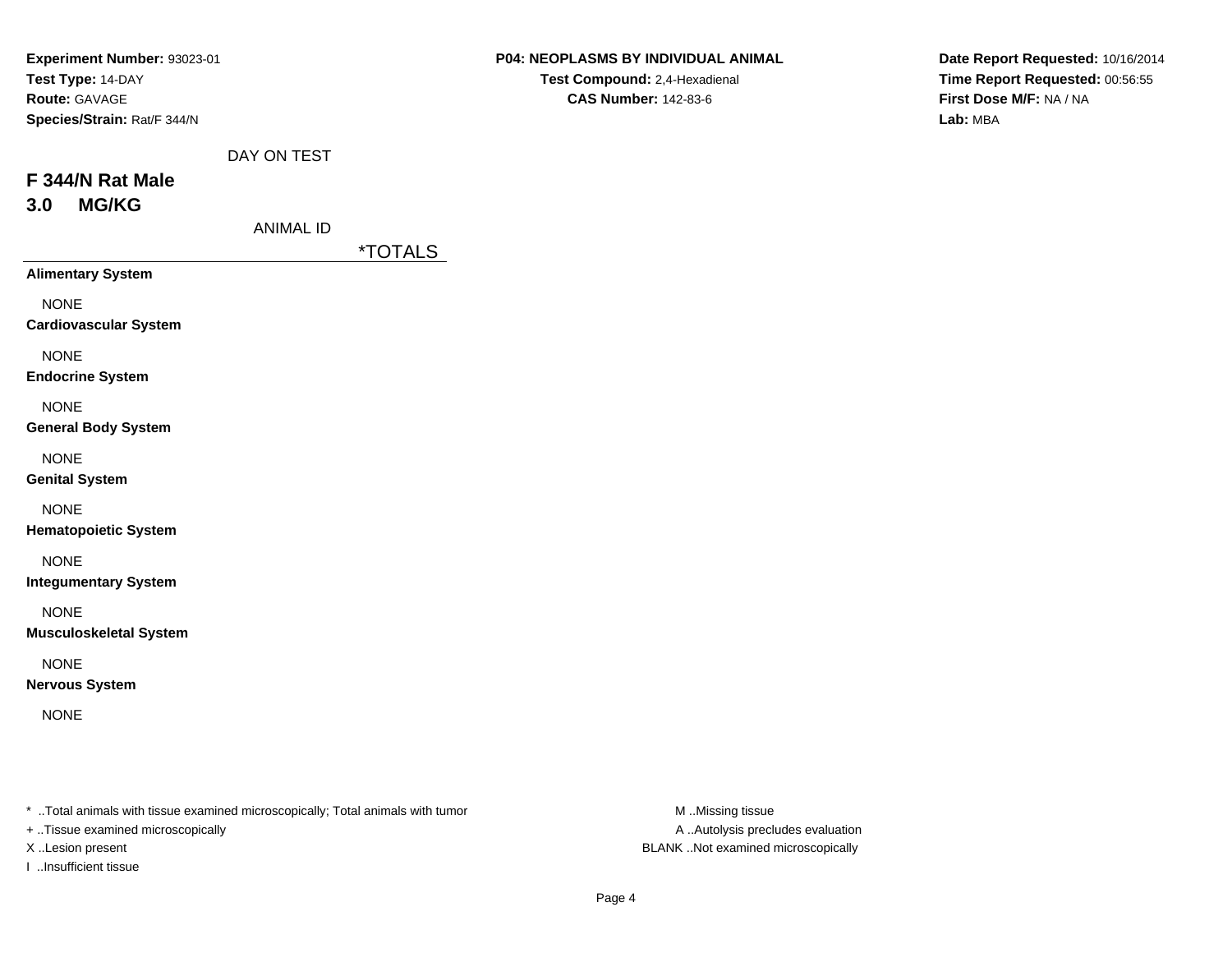| Experiment Number: 93023-01  |                       | P04: NEOPLASMS BY INDIVIDUAL ANIMAL | Date Report Requested: 10/16/2014 |
|------------------------------|-----------------------|-------------------------------------|-----------------------------------|
| Test Type: 14-DAY            |                       | Test Compound: 2,4-Hexadienal       | Time Report Requested: 00:56:55   |
| <b>Route: GAVAGE</b>         |                       | <b>CAS Number: 142-83-6</b>         | First Dose M/F: NA / NA           |
| Species/Strain: Rat/F 344/N  |                       |                                     | Lab: MBA                          |
| DAY ON TEST                  |                       |                                     |                                   |
| F 344/N Rat Male             |                       |                                     |                                   |
| <b>MG/KG</b><br>3.0          |                       |                                     |                                   |
| <b>ANIMAL ID</b>             |                       |                                     |                                   |
|                              | <i><b>*TOTALS</b></i> |                                     |                                   |
| <b>Respiratory System</b>    |                       |                                     |                                   |
| <b>NONE</b>                  |                       |                                     |                                   |
| <b>Special Senses System</b> |                       |                                     |                                   |
| <b>NONE</b>                  |                       |                                     |                                   |
| <b>Urinary System</b>        |                       |                                     |                                   |
| <b>NONE</b>                  |                       |                                     |                                   |
| <b>SYSTEMIC LESIONS</b>      |                       |                                     |                                   |
| Multiple Organ               | $\pmb{0}$             |                                     |                                   |
|                              |                       |                                     |                                   |

+ ..Tissue examined microscopically

I ..Insufficient tissue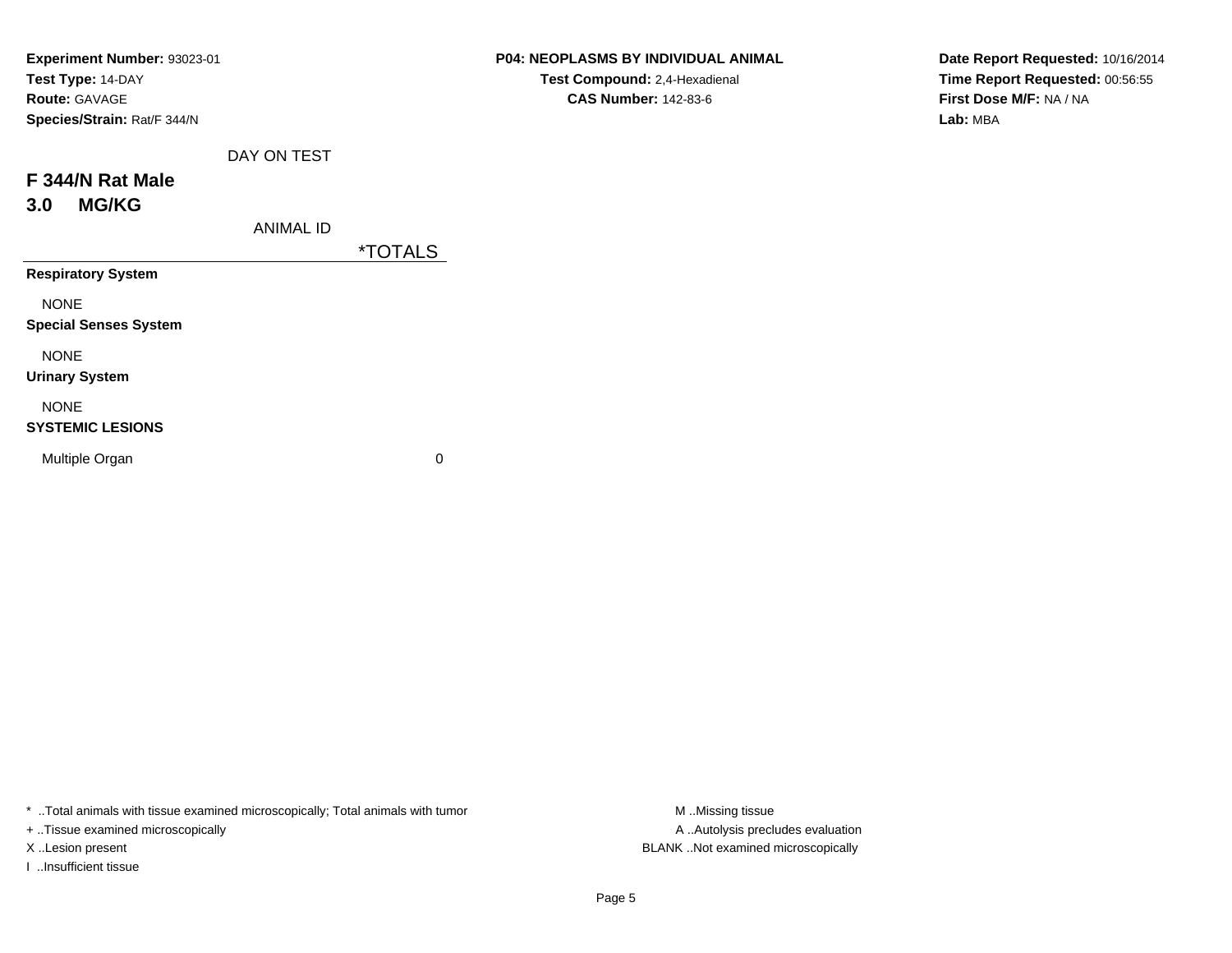| Experiment Number: 93023-01   | P04: NEOPLASMS BY INDIVIDUAL ANIMAL | Date Report Requested: 10/16/2014 |
|-------------------------------|-------------------------------------|-----------------------------------|
| Test Type: 14-DAY             | Test Compound: 2,4-Hexadienal       | Time Report Requested: 00:56:55   |
| Route: GAVAGE                 | <b>CAS Number: 142-83-6</b>         | First Dose M/F: NA / NA           |
| Species/Strain: Rat/F 344/N   |                                     | Lab: MBA                          |
| DAY ON TEST                   |                                     |                                   |
| F 344/N Rat Male              |                                     |                                   |
| <b>MG/KG</b><br>9.0           |                                     |                                   |
| <b>ANIMAL ID</b>              |                                     |                                   |
|                               | <i><b>*TOTALS</b></i>               |                                   |
| <b>Alimentary System</b>      |                                     |                                   |
| <b>NONE</b>                   |                                     |                                   |
| <b>Cardiovascular System</b>  |                                     |                                   |
| <b>NONE</b>                   |                                     |                                   |
| <b>Endocrine System</b>       |                                     |                                   |
| <b>NONE</b>                   |                                     |                                   |
| <b>General Body System</b>    |                                     |                                   |
|                               |                                     |                                   |
| <b>NONE</b>                   |                                     |                                   |
| <b>Genital System</b>         |                                     |                                   |
| <b>NONE</b>                   |                                     |                                   |
| <b>Hematopoietic System</b>   |                                     |                                   |
| <b>NONE</b>                   |                                     |                                   |
| <b>Integumentary System</b>   |                                     |                                   |
| <b>NONE</b>                   |                                     |                                   |
| <b>Musculoskeletal System</b> |                                     |                                   |
| <b>NONE</b>                   |                                     |                                   |
| <b>Nervous System</b>         |                                     |                                   |
| <b>NONE</b>                   |                                     |                                   |
|                               |                                     |                                   |
|                               |                                     |                                   |

- + ..Tissue examined microscopically
- 
- I ..Insufficient tissue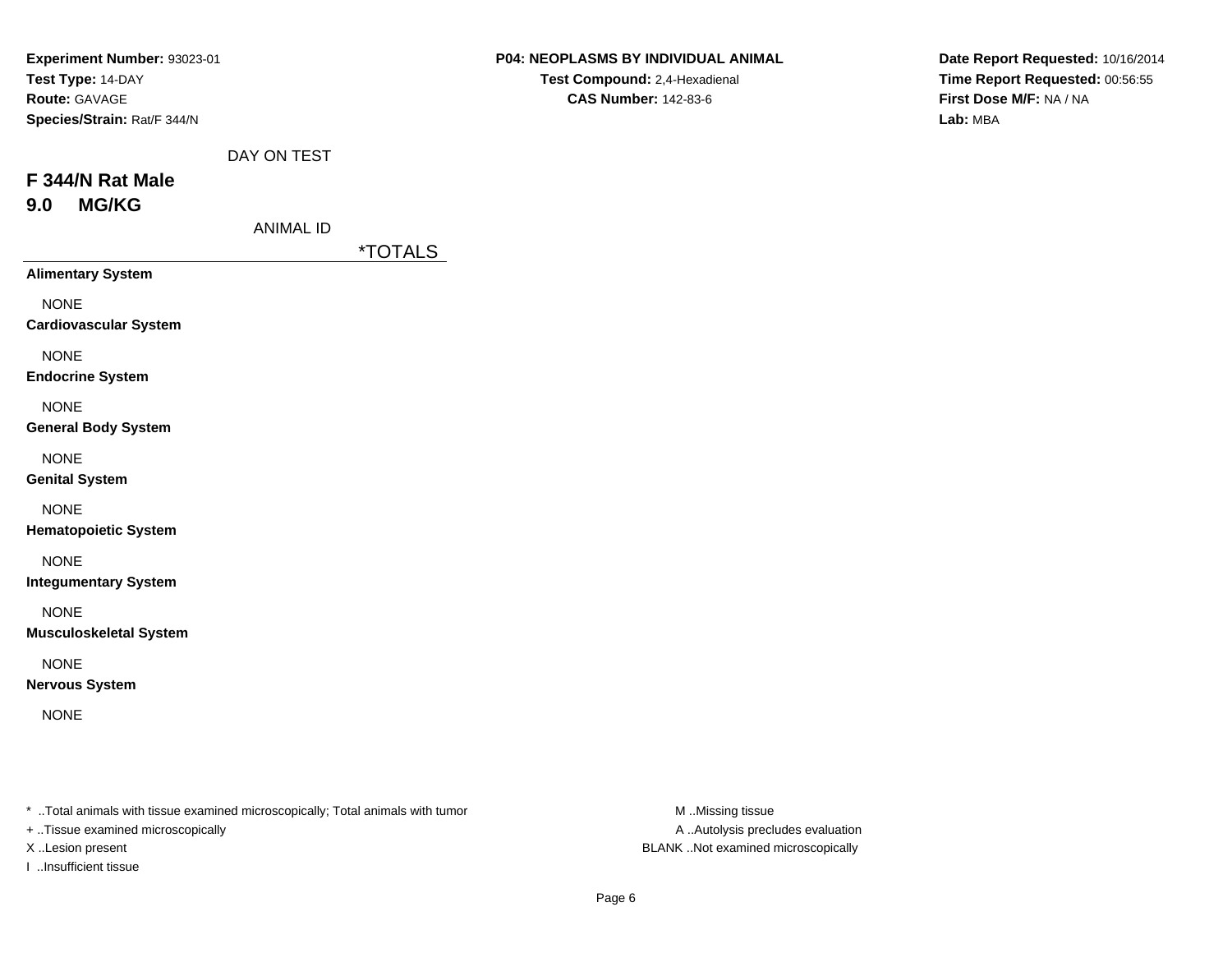| Experiment Number: 93023-01  |                       | P04: NEOPLASMS BY INDIVIDUAL ANIMAL | Date Report Requested: 10/16/2014 |
|------------------------------|-----------------------|-------------------------------------|-----------------------------------|
| Test Type: 14-DAY            |                       | Test Compound: 2,4-Hexadienal       | Time Report Requested: 00:56:55   |
| Route: GAVAGE                |                       | <b>CAS Number: 142-83-6</b>         | First Dose M/F: NA / NA           |
| Species/Strain: Rat/F 344/N  |                       |                                     | Lab: MBA                          |
| DAY ON TEST                  |                       |                                     |                                   |
| F 344/N Rat Male             |                       |                                     |                                   |
| <b>MG/KG</b><br>9.0          |                       |                                     |                                   |
| ANIMAL ID                    |                       |                                     |                                   |
|                              | <i><b>*TOTALS</b></i> |                                     |                                   |
| <b>Respiratory System</b>    |                       |                                     |                                   |
| <b>NONE</b>                  |                       |                                     |                                   |
| <b>Special Senses System</b> |                       |                                     |                                   |
| <b>NONE</b>                  |                       |                                     |                                   |
| <b>Urinary System</b>        |                       |                                     |                                   |
| <b>NONE</b>                  |                       |                                     |                                   |
| <b>SYSTEMIC LESIONS</b>      |                       |                                     |                                   |
| Multiple Organ               | $\mathbf 0$           |                                     |                                   |
|                              |                       |                                     |                                   |

+ ..Tissue examined microscopically

I ..Insufficient tissue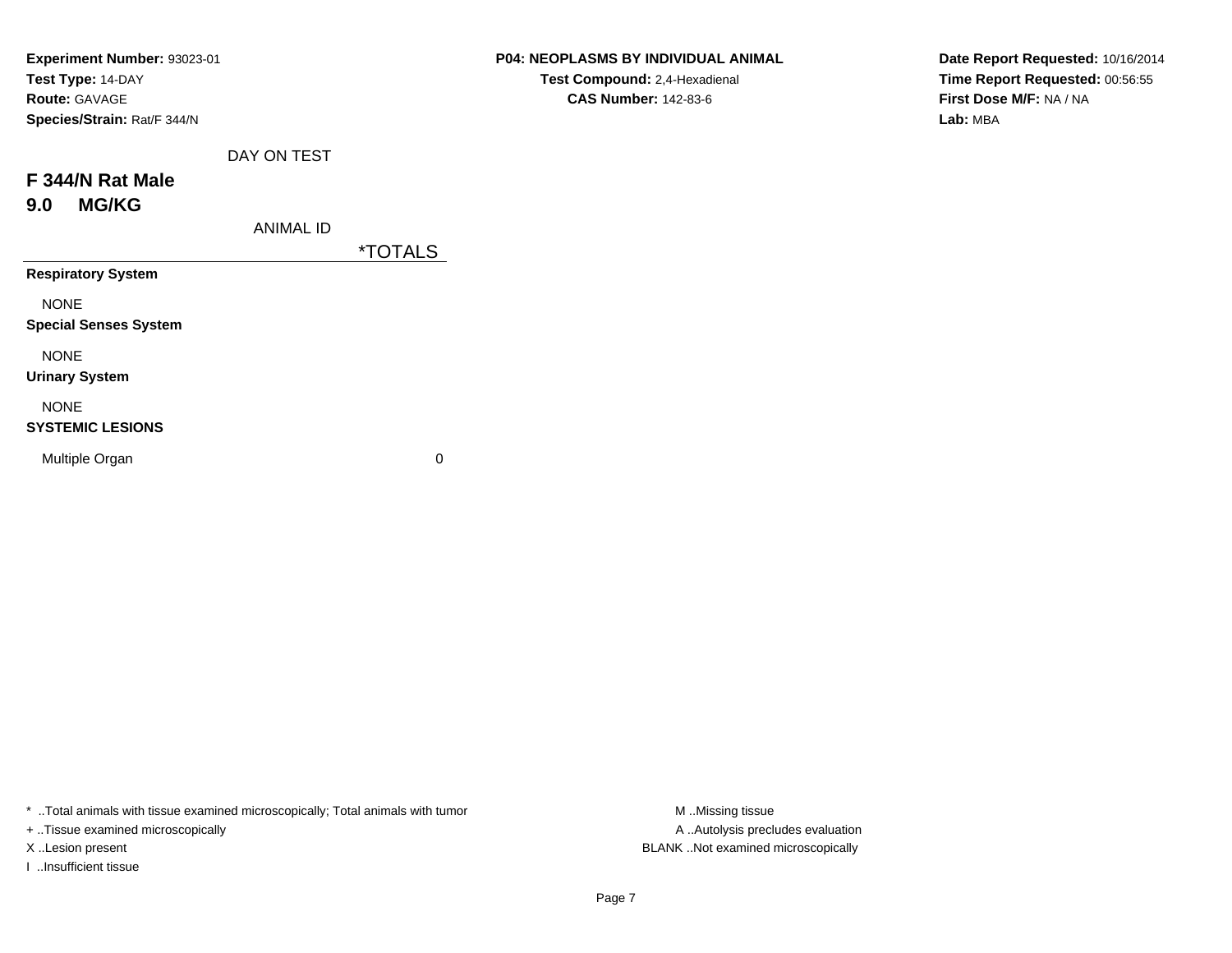#### **P04: NEOPLASMS BY INDIVIDUAL ANIMAL**

**Test Compound:** 2,4-Hexadienal **CAS Number:** 142-83-6

**Date Report Requested:** 10/16/2014**Time Report Requested:** 00:56:55**First Dose M/F:** NA / NA**Lab:** MBA

| F 344/N Rat Male<br>27.0 MG/KG                       | DAY ON TEST      | $\boldsymbol{\theta}$<br>0<br>$\boldsymbol{l}$<br>7 | 0<br>0<br>1<br>$\overline{7}$                | 0<br>0<br>1<br>7                          | 0<br>$\boldsymbol{\theta}$<br>1<br>$\mathcal{I}$ | 0<br>0<br>1<br>$\overline{7}$                |                       |
|------------------------------------------------------|------------------|-----------------------------------------------------|----------------------------------------------|-------------------------------------------|--------------------------------------------------|----------------------------------------------|-----------------------|
|                                                      | <b>ANIMAL ID</b> | $\mathbf 0$<br>$\mathbf 0$<br>0<br>1<br>6           | $\mathbf 0$<br>0<br>0<br>1<br>$\overline{7}$ | $\mathbf 0$<br>0<br>$\mathbf 0$<br>1<br>8 | $\mathbf 0$<br>0<br>0<br>1<br>9                  | $\mathbf 0$<br>0<br>0<br>$\overline{c}$<br>0 | <i><b>*TOTALS</b></i> |
| <b>Alimentary System</b>                             |                  |                                                     |                                              |                                           |                                                  |                                              |                       |
| Stomach, Forestomach<br><b>Cardiovascular System</b> |                  | $\ddot{}$                                           | +                                            | $\ddot{}$                                 | +                                                | $\ddot{}$                                    | 5                     |
| <b>NONE</b><br><b>Endocrine System</b>               |                  |                                                     |                                              |                                           |                                                  |                                              |                       |
| <b>NONE</b><br><b>General Body System</b>            |                  |                                                     |                                              |                                           |                                                  |                                              |                       |
| <b>NONE</b><br><b>Genital System</b>                 |                  |                                                     |                                              |                                           |                                                  |                                              |                       |
| <b>NONE</b><br><b>Hematopoietic System</b>           |                  |                                                     |                                              |                                           |                                                  |                                              |                       |
| <b>NONE</b><br><b>Integumentary System</b>           |                  |                                                     |                                              |                                           |                                                  |                                              |                       |
| <b>NONE</b><br><b>Musculoskeletal System</b>         |                  |                                                     |                                              |                                           |                                                  |                                              |                       |
| <b>NONE</b><br><b>Nervous System</b>                 |                  |                                                     |                                              |                                           |                                                  |                                              |                       |
| <b>NONE</b>                                          |                  |                                                     |                                              |                                           |                                                  |                                              |                       |

+ ..Tissue examined microscopically

I ..Insufficient tissue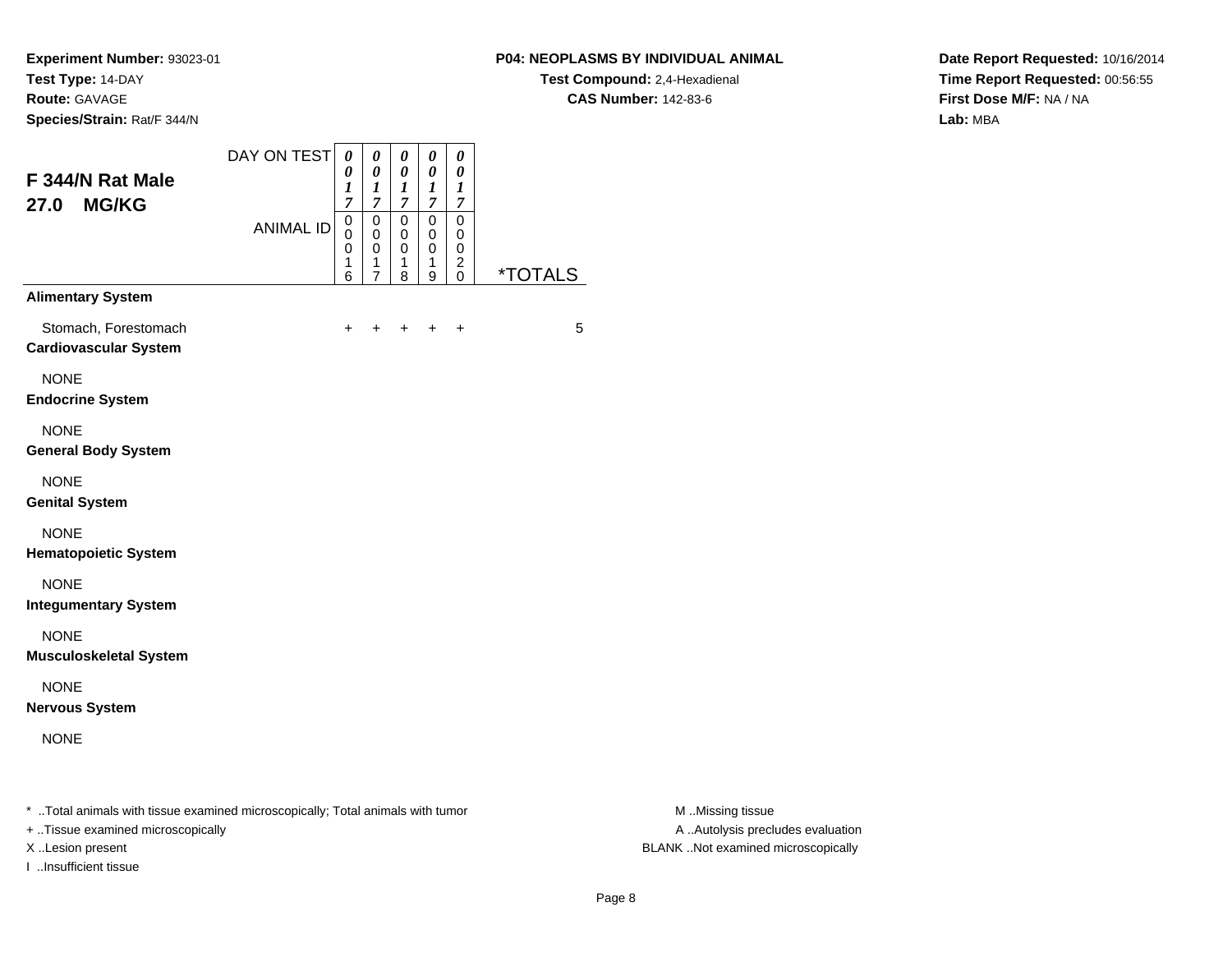#### **P04: NEOPLASMS BY INDIVIDUAL ANIMAL**

**Test Compound:** 2,4-Hexadienal **CAS Number:** 142-83-6

**Date Report Requested:** 10/16/2014**Time Report Requested:** 00:56:55**First Dose M/F:** NA / NA**Lab:** MBA

| F 344/N Rat Male<br><b>MG/KG</b><br>27.0    | DAY ON TEST<br><b>ANIMAL ID</b> | 0<br>0<br>1<br>$\overline{7}$<br>0<br>0<br>0<br>1<br>6 | 0<br>0<br>1<br>$\overline{7}$<br>0<br>$\mathbf 0$<br>0<br>1<br>7 | 0<br>0<br>1<br>$\overline{7}$<br>0<br>0<br>0<br>1<br>8 | 0<br>0<br>1<br>7<br>0<br>$\mathbf 0$<br>0<br>1<br>9 | 0<br>0<br>1<br>7<br>0<br>0<br>0<br>2<br>0 | <i><b>*TOTALS</b></i> |
|---------------------------------------------|---------------------------------|--------------------------------------------------------|------------------------------------------------------------------|--------------------------------------------------------|-----------------------------------------------------|-------------------------------------------|-----------------------|
| <b>Respiratory System</b>                   |                                 |                                                        |                                                                  |                                                        |                                                     |                                           |                       |
| <b>NONE</b><br><b>Special Senses System</b> |                                 |                                                        |                                                                  |                                                        |                                                     |                                           |                       |
| <b>NONE</b><br><b>Urinary System</b>        |                                 |                                                        |                                                                  |                                                        |                                                     |                                           |                       |
| <b>NONE</b><br><b>SYSTEMIC LESIONS</b>      |                                 |                                                        |                                                                  |                                                        |                                                     |                                           |                       |
| Multiple Organ                              |                                 |                                                        |                                                                  |                                                        |                                                     | ÷                                         | 5                     |

\* ..Total animals with tissue examined microscopically; Total animals with tumor **M** . Missing tissue M ..Missing tissue

+ ..Tissue examined microscopically

I ..Insufficient tissue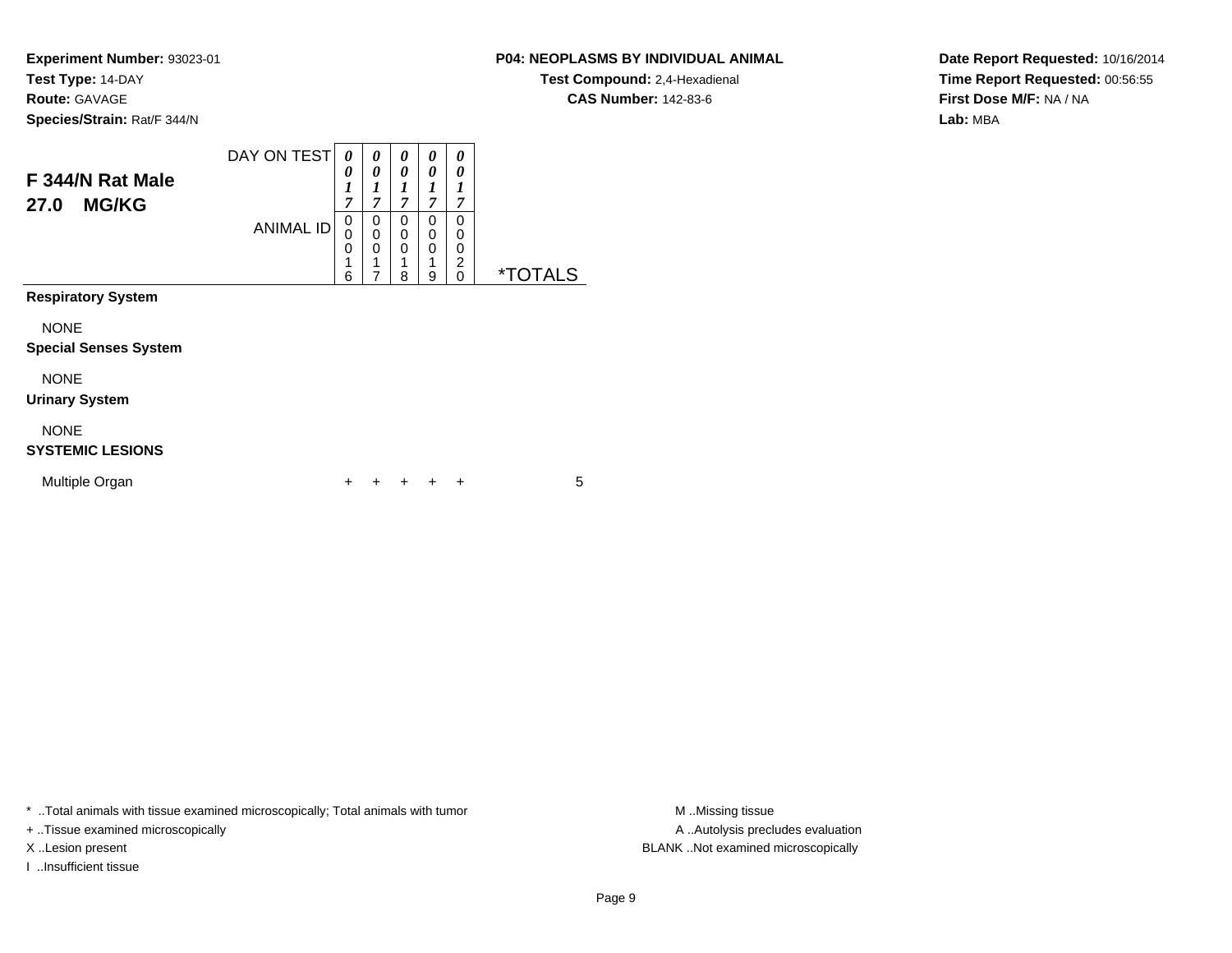**Species/Strain:** Rat/F 344/N

I ..Insufficient tissue

#### **P04: NEOPLASMS BY INDIVIDUAL ANIMAL**

**Test Compound:** 2,4-Hexadienal **CAS Number:** 142-83-6

**Date Report Requested:** 10/16/2014**Time Report Requested:** 00:56:55**First Dose M/F:** NA / NA**Lab:** MBA

| F 344/N Rat Male<br><b>MG/KG</b><br>80.0                                                                            | DAY ON TEST      | 0<br>0<br>$\boldsymbol{l}$<br>$\overline{7}$                   | 0<br>$\boldsymbol{\theta}$<br>$\boldsymbol{l}$<br>$\boldsymbol{7}$ | 0<br>$\pmb{\theta}$<br>$\boldsymbol{l}$<br>$\overline{7}$ | $\pmb{\theta}$<br>$\pmb{\theta}$<br>$\boldsymbol{l}$<br>$\boldsymbol{7}$ | 0<br>$\pmb{\theta}$<br>$\boldsymbol{l}$<br>7 |                       |                                                      |
|---------------------------------------------------------------------------------------------------------------------|------------------|----------------------------------------------------------------|--------------------------------------------------------------------|-----------------------------------------------------------|--------------------------------------------------------------------------|----------------------------------------------|-----------------------|------------------------------------------------------|
|                                                                                                                     | <b>ANIMAL ID</b> | $\pmb{0}$<br>0<br>0<br>$\overline{\mathbf{c}}$<br>$\mathbf{1}$ | $\pmb{0}$<br>$\mathbf 0$<br>0<br>$\frac{2}{2}$                     | $\mathbf 0$<br>0<br>0<br>$\frac{2}{3}$                    | $\mathbf 0$<br>$\mathbf 0$<br>$\pmb{0}$<br>$\frac{2}{4}$                 | 0<br>0<br>0<br>$\overline{\mathbf{c}}$<br>5  | <i><b>*TOTALS</b></i> |                                                      |
| <b>Alimentary System</b>                                                                                            |                  |                                                                |                                                                    |                                                           |                                                                          |                                              |                       |                                                      |
| Liver<br>Stomach, Forestomach<br><b>Cardiovascular System</b>                                                       |                  | +<br>$\ddot{}$                                                 |                                                                    |                                                           | $+$                                                                      | +<br>$\ddot{}$                               | 5<br>5                |                                                      |
| <b>NONE</b><br><b>Endocrine System</b>                                                                              |                  |                                                                |                                                                    |                                                           |                                                                          |                                              |                       |                                                      |
| <b>NONE</b><br><b>General Body System</b>                                                                           |                  |                                                                |                                                                    |                                                           |                                                                          |                                              |                       |                                                      |
| <b>NONE</b><br><b>Genital System</b>                                                                                |                  |                                                                |                                                                    |                                                           |                                                                          |                                              |                       |                                                      |
| <b>NONE</b><br><b>Hematopoietic System</b>                                                                          |                  |                                                                |                                                                    |                                                           |                                                                          |                                              |                       |                                                      |
| <b>NONE</b><br><b>Integumentary System</b>                                                                          |                  |                                                                |                                                                    |                                                           |                                                                          |                                              |                       |                                                      |
| <b>NONE</b><br><b>Musculoskeletal System</b>                                                                        |                  |                                                                |                                                                    |                                                           |                                                                          |                                              |                       |                                                      |
| <b>NONE</b><br><b>Nervous System</b>                                                                                |                  |                                                                |                                                                    |                                                           |                                                                          |                                              |                       |                                                      |
| * Total animals with tissue examined microscopically; Total animals with tumor<br>+ Tissue examined microscopically |                  |                                                                |                                                                    |                                                           |                                                                          |                                              |                       | M Missing tissue<br>A Autolysis precludes evaluation |

M ..Missing tissue X ..Lesion present BLANK ..Not examined microscopically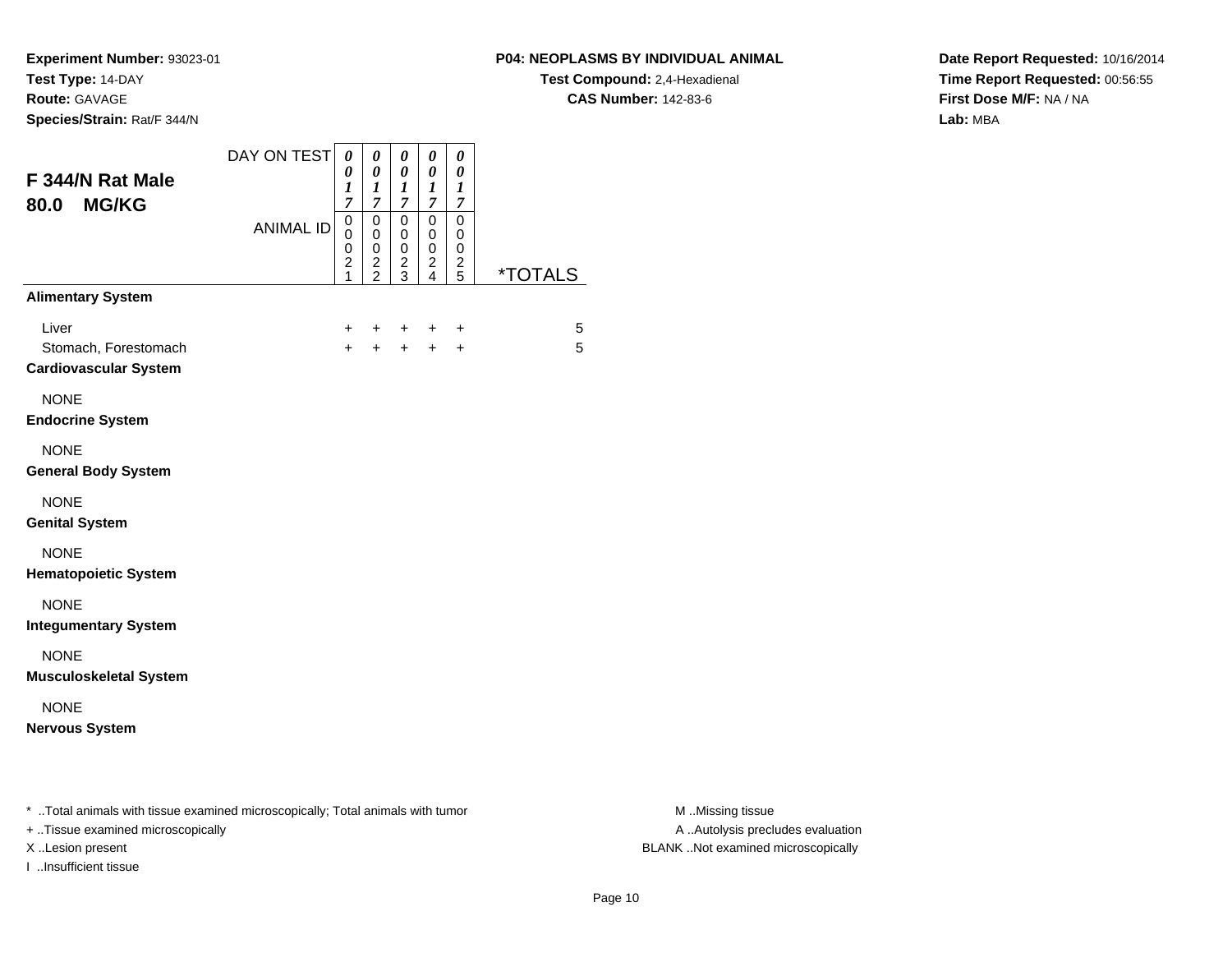#### **P04: NEOPLASMS BY INDIVIDUAL ANIMAL**

**Test Compound:** 2,4-Hexadienal **CAS Number:** 142-83-6

**Date Report Requested:** 10/16/2014**Time Report Requested:** 00:56:55**First Dose M/F:** NA / NA**Lab:** MBA

| F 344/N Rat Male<br><b>MG/KG</b><br>80.0    | DAY ON TEST      | 0<br>0<br>$\boldsymbol{l}$<br>7              | 0<br>0<br>1<br>7                                         | 0<br>0<br>1<br>$\overline{7}$                                 | 0<br>0<br>1<br>$\overline{7}$      | 0<br>0<br>1<br>$\overline{7}$ |                       |  |
|---------------------------------------------|------------------|----------------------------------------------|----------------------------------------------------------|---------------------------------------------------------------|------------------------------------|-------------------------------|-----------------------|--|
|                                             | <b>ANIMAL ID</b> | 0<br>$\mathbf 0$<br>0<br>$\overline{c}$<br>1 | 0<br>0<br>$\mathbf 0$<br>$\overline{2}$<br>$\mathcal{P}$ | $\Omega$<br>$\mathbf 0$<br>$\mathbf 0$<br>$\overline{2}$<br>3 | 0<br>0<br>0<br>$\overline{c}$<br>4 | 0<br>0<br>0<br>$\frac{2}{5}$  | <i><b>*TOTALS</b></i> |  |
| <b>NONE</b><br><b>Respiratory System</b>    |                  |                                              |                                                          |                                                               |                                    |                               |                       |  |
| <b>NONE</b><br><b>Special Senses System</b> |                  |                                              |                                                          |                                                               |                                    |                               |                       |  |
| <b>NONE</b><br><b>Urinary System</b>        |                  |                                              |                                                          |                                                               |                                    |                               |                       |  |
| Kidney<br><b>SYSTEMIC LESIONS</b>           |                  | $\ddot{}$                                    | $\div$                                                   | $\ddot{}$                                                     | $\ddot{}$                          | $\ddot{}$                     | 5                     |  |
| Multiple Organ                              |                  | ÷                                            |                                                          |                                                               |                                    | ÷                             | 5                     |  |

\* ..Total animals with tissue examined microscopically; Total animals with tumor **M** . Missing tissue M ..Missing tissue

+ ..Tissue examined microscopically

I ..Insufficient tissue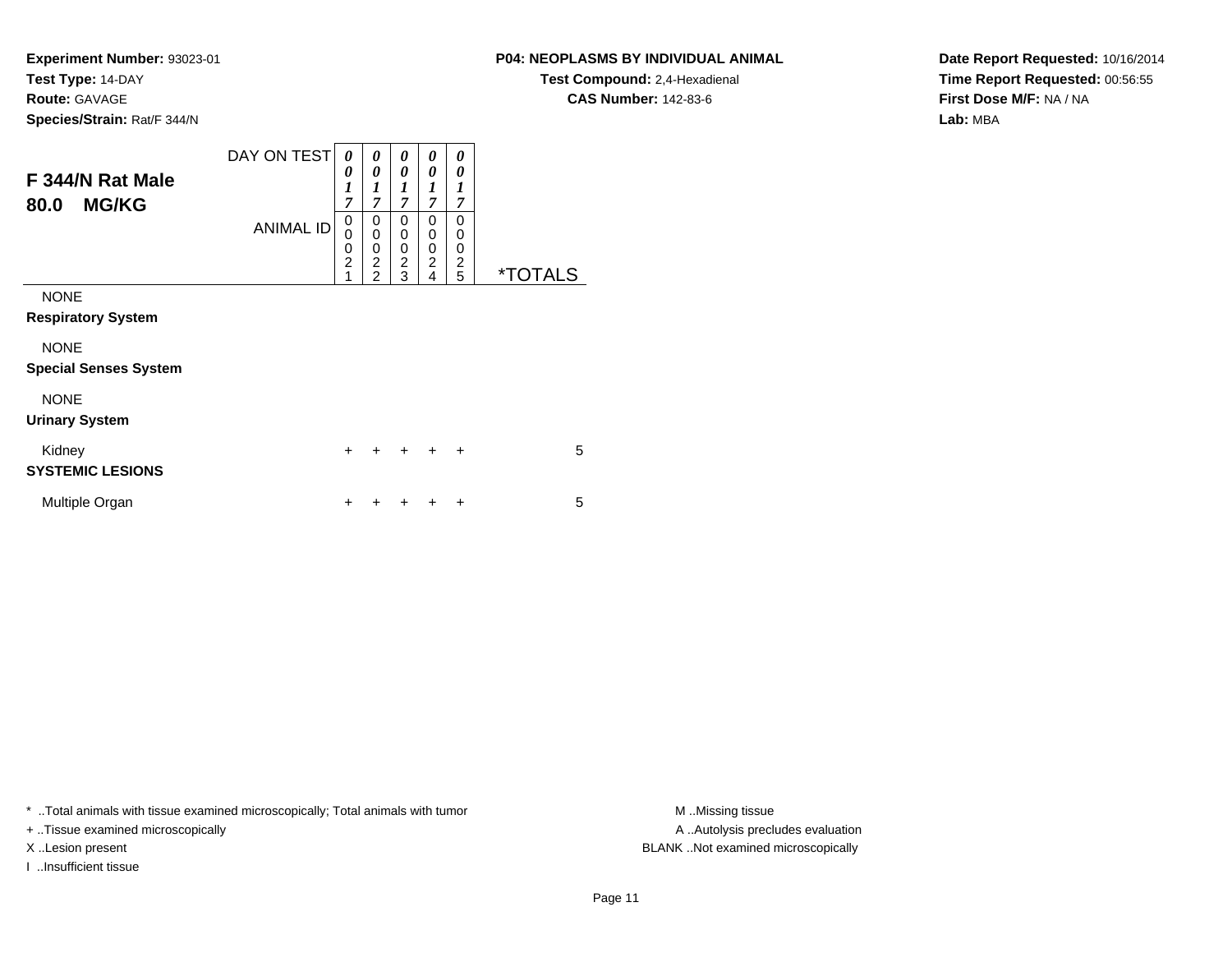#### **P04: NEOPLASMS BY INDIVIDUAL ANIMAL**

**Test Compound:** 2,4-Hexadienal **CAS Number:** 142-83-6

**Date Report Requested:** 10/16/2014**Time Report Requested:** 00:56:55**First Dose M/F:** NA / NA**Lab:** MBA

| F 344/N Rat Male<br>240.0 MG/KG                                                     | DAY ON TEST      | 0<br>0<br>1<br>$\overline{7}$               | $\pmb{\theta}$<br>0<br>$\pmb{\theta}$<br>$\mathfrak{z}$  | 0<br>0<br>0<br>5                               | 0<br>0<br>1<br>$\overline{7}$               | 0<br>$\boldsymbol{\theta}$<br>$\boldsymbol{\theta}$<br>$\boldsymbol{2}$ |                       |
|-------------------------------------------------------------------------------------|------------------|---------------------------------------------|----------------------------------------------------------|------------------------------------------------|---------------------------------------------|-------------------------------------------------------------------------|-----------------------|
|                                                                                     | <b>ANIMAL ID</b> | 0<br>0<br>0<br>$\overline{\mathbf{c}}$<br>6 | 0<br>0<br>0<br>$\overline{\mathbf{c}}$<br>$\overline{7}$ | $\mathbf 0$<br>0<br>0<br>$\boldsymbol{2}$<br>8 | 0<br>0<br>0<br>$\overline{\mathbf{c}}$<br>9 | 0<br>0<br>$\boldsymbol{0}$<br>3<br>0                                    | <i><b>*TOTALS</b></i> |
| <b>Alimentary System</b>                                                            |                  |                                             |                                                          |                                                |                                             |                                                                         |                       |
| Liver<br>Stomach, Forestomach<br>Stomach, Glandular<br><b>Cardiovascular System</b> |                  | $\ddot{}$<br>$+$                            | $\ddot{+}$                                               | $\ddot{}$<br>$\ddot{}$                         | +<br>$+$                                    | +<br>$\ddot{}$<br>$\ddot{}$                                             | 5<br>5<br>1           |
| <b>NONE</b><br><b>Endocrine System</b>                                              |                  |                                             |                                                          |                                                |                                             |                                                                         |                       |
| <b>NONE</b><br><b>General Body System</b>                                           |                  |                                             |                                                          |                                                |                                             |                                                                         |                       |
| <b>NONE</b><br><b>Genital System</b>                                                |                  |                                             |                                                          |                                                |                                             |                                                                         |                       |
| <b>NONE</b><br><b>Hematopoietic System</b>                                          |                  |                                             |                                                          |                                                |                                             |                                                                         |                       |
| Spleen<br><b>Integumentary System</b>                                               |                  | $\ddot{}$                                   |                                                          |                                                | +                                           |                                                                         | $\overline{2}$        |
| <b>NONE</b><br><b>Musculoskeletal System</b>                                        |                  |                                             |                                                          |                                                |                                             |                                                                         |                       |
| <b>NONE</b>                                                                         |                  |                                             |                                                          |                                                |                                             |                                                                         |                       |
|                                                                                     |                  |                                             |                                                          |                                                |                                             |                                                                         |                       |

..Total animals with tissue examined microscopically; Total animals with tumor M ..Missing tissue M ..Missing tissue

+ ..Tissue examined microscopically

I ..Insufficient tissue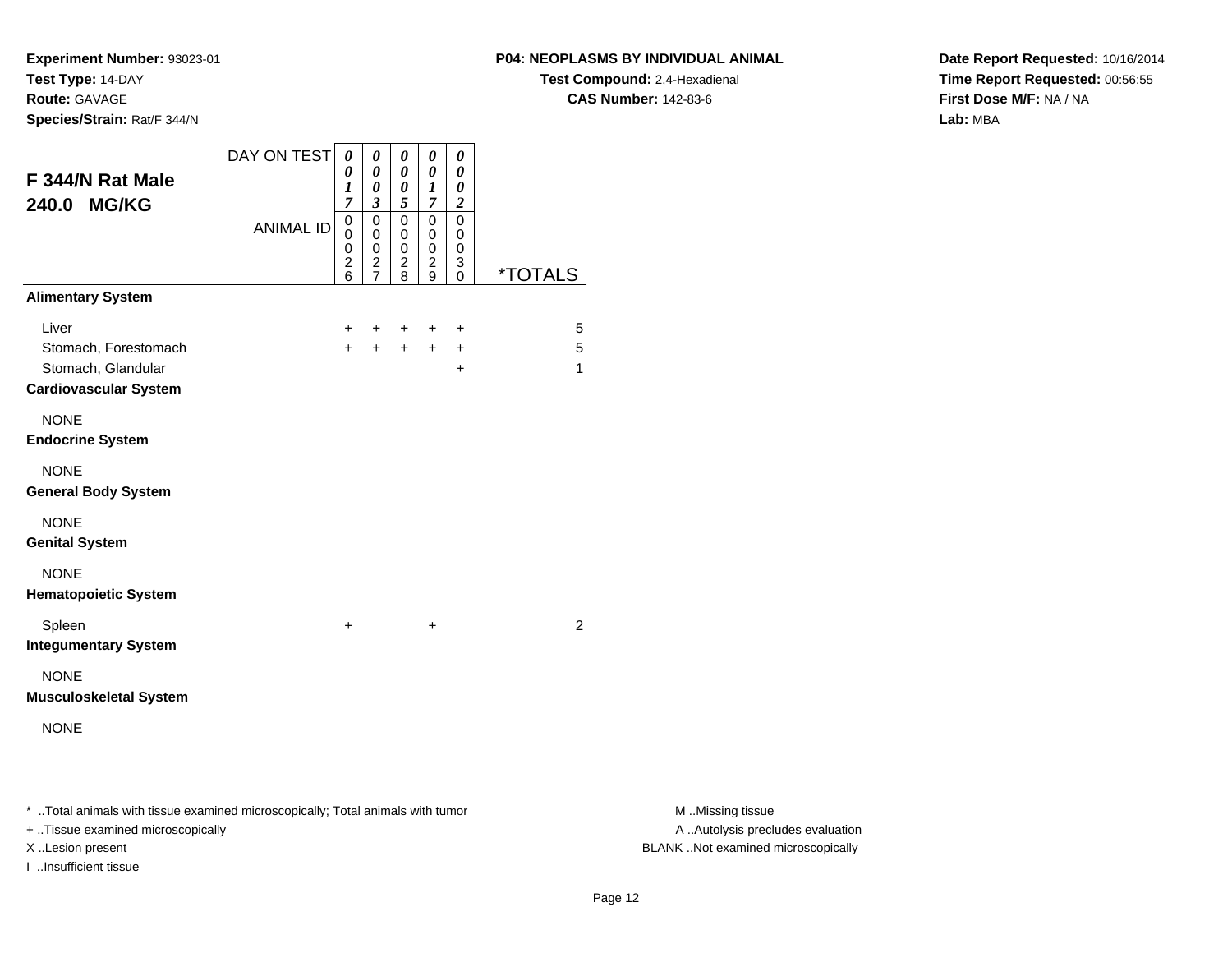#### **P04: NEOPLASMS BY INDIVIDUAL ANIMAL**

**Test Compound:** 2,4-Hexadienal **CAS Number:** 142-83-6

**Date Report Requested:** 10/16/2014**Time Report Requested:** 00:56:55**First Dose M/F:** NA / NA**Lab:** MBA

| F 344/N Rat Male<br>240.0 MG/KG             | DAY ON TEST<br><b>ANIMAL ID</b> | $\boldsymbol{\theta}$<br>0<br>1<br>7<br>0<br>0<br>0<br>$\boldsymbol{2}$<br>6 | 0<br>$\boldsymbol{\theta}$<br>0<br>3<br>0<br>$\pmb{0}$<br>$\mathbf 0$<br>$\frac{2}{7}$ | 0<br>$\boldsymbol{\theta}$<br>0<br>5<br>$\pmb{0}$<br>$\pmb{0}$<br>$\mathbf 0$<br>$\frac{2}{8}$ | 0<br>$\boldsymbol{\theta}$<br>1<br>7<br>$\pmb{0}$<br>$\pmb{0}$<br>$\pmb{0}$<br>$\overline{2}$<br>9 | 0<br>$\boldsymbol{\theta}$<br>0<br>$\overline{\mathbf{c}}$<br>$\mathbf 0$<br>$\mathbf 0$<br>$\mathbf 0$<br>3<br>$\mathbf 0$ | <i><b>*TOTALS</b></i>        |
|---------------------------------------------|---------------------------------|------------------------------------------------------------------------------|----------------------------------------------------------------------------------------|------------------------------------------------------------------------------------------------|----------------------------------------------------------------------------------------------------|-----------------------------------------------------------------------------------------------------------------------------|------------------------------|
| <b>Nervous System</b>                       |                                 |                                                                              |                                                                                        |                                                                                                |                                                                                                    |                                                                                                                             |                              |
| <b>NONE</b><br><b>Respiratory System</b>    |                                 |                                                                              |                                                                                        |                                                                                                |                                                                                                    |                                                                                                                             |                              |
| <b>NONE</b><br><b>Special Senses System</b> |                                 |                                                                              |                                                                                        |                                                                                                |                                                                                                    |                                                                                                                             |                              |
| <b>NONE</b><br><b>Urinary System</b>        |                                 |                                                                              |                                                                                        |                                                                                                |                                                                                                    |                                                                                                                             |                              |
| Kidney<br><b>SYSTEMIC LESIONS</b>           |                                 | $+$                                                                          |                                                                                        | $A + + +$                                                                                      |                                                                                                    |                                                                                                                             | $\overline{4}$               |
| Multiple Organ                              |                                 | $\ddot{}$                                                                    | ٠                                                                                      | $\ddot{}$                                                                                      | $\pm$                                                                                              | $\ddot{}$                                                                                                                   | 5<br>*** END OF MALE DATA*** |

\* ..Total animals with tissue examined microscopically; Total animals with tumor **M** . Missing tissue M ..Missing tissue

+ ..Tissue examined microscopically

I ..Insufficient tissue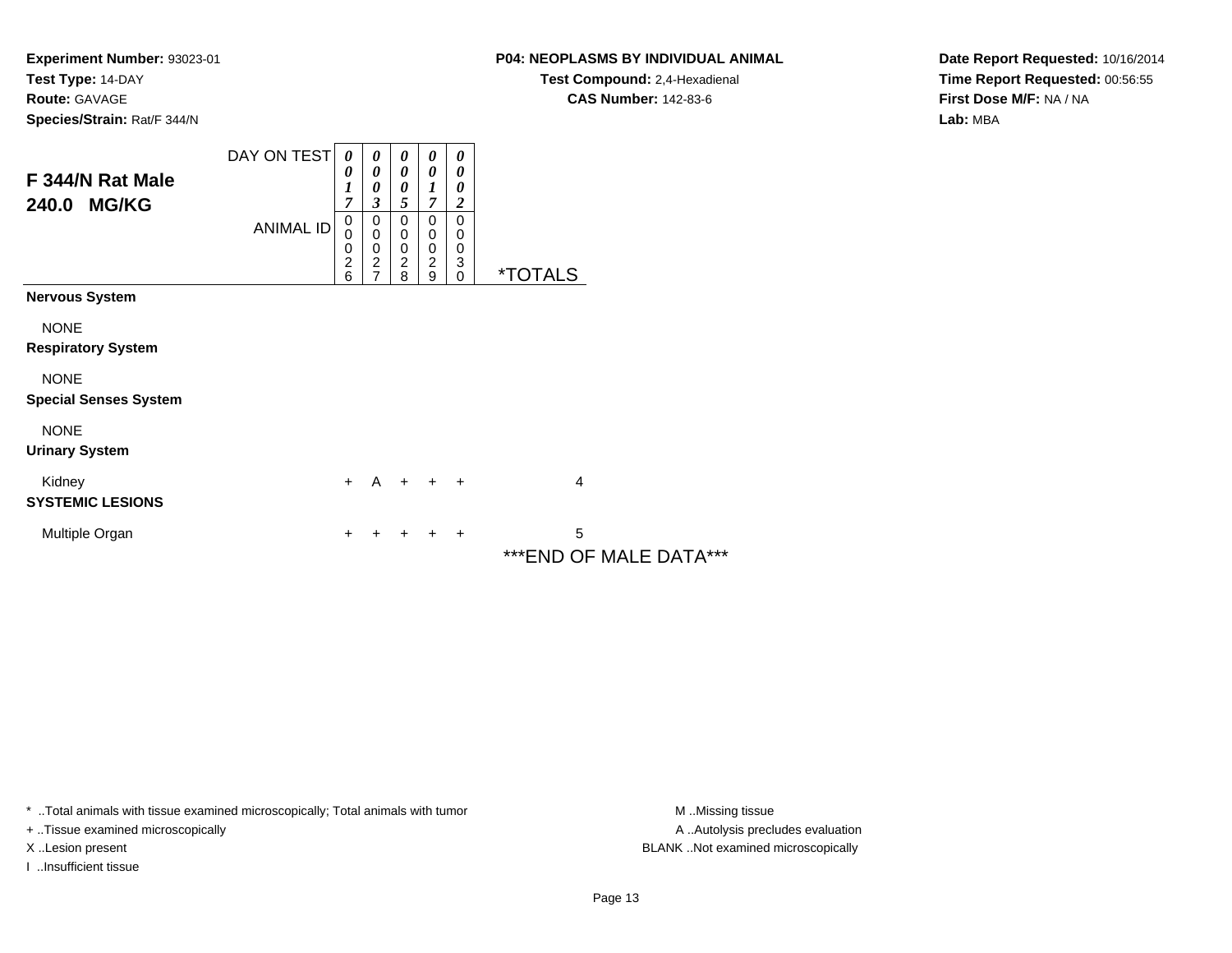**Experiment Number:** 93023-01**Test Type:** 14-DAY

**Route:** GAVAGE

I ..Insufficient tissue

**Species/Strain:** Rat/F 344/N

#### **P04: NEOPLASMS BY INDIVIDUAL ANIMAL**

**Test Compound:** 2,4-Hexadienal **CAS Number:** 142-83-6

**Date Report Requested:** 10/16/2014**Time Report Requested:** 00:56:55**First Dose M/F:** NA / NA**Lab:** MBA

| F 344/N Rat Female<br><b>MG/KG</b><br>0.0                                                                                               | DAY ON TEST<br><b>ANIMAL ID</b> | 0<br>0<br>1<br>$\boldsymbol{7}$<br>$\pmb{0}$<br>0<br>0<br>3<br>1 | 0<br>$\pmb{\theta}$<br>$\boldsymbol{l}$<br>$\boldsymbol{7}$<br>0<br>0<br>$\mathbf 0$<br>3<br>$\overline{2}$ | 0<br>$\pmb{\theta}$<br>$\boldsymbol{l}$<br>$\boldsymbol{7}$<br>$\mathbf 0$<br>$\pmb{0}$<br>$\mathbf 0$<br>$\frac{3}{3}$ | $\pmb{\theta}$<br>$\pmb{\theta}$<br>$\boldsymbol{l}$<br>$\boldsymbol{7}$<br>$\pmb{0}$<br>$\pmb{0}$<br>$\mathbf 0$<br>$\frac{3}{4}$ | $\pmb{\theta}$<br>$\pmb{\theta}$<br>$\boldsymbol{l}$<br>$\boldsymbol{7}$<br>$\pmb{0}$<br>$\pmb{0}$<br>0<br>$\frac{3}{5}$ | <i><b>*TOTALS</b></i> |                                                                                             |
|-----------------------------------------------------------------------------------------------------------------------------------------|---------------------------------|------------------------------------------------------------------|-------------------------------------------------------------------------------------------------------------|-------------------------------------------------------------------------------------------------------------------------|------------------------------------------------------------------------------------------------------------------------------------|--------------------------------------------------------------------------------------------------------------------------|-----------------------|---------------------------------------------------------------------------------------------|
| <b>Alimentary System</b>                                                                                                                |                                 |                                                                  |                                                                                                             |                                                                                                                         |                                                                                                                                    |                                                                                                                          |                       |                                                                                             |
| Liver<br>Stomach, Forestomach<br><b>Cardiovascular System</b>                                                                           |                                 | +<br>$+$                                                         |                                                                                                             |                                                                                                                         | $+$                                                                                                                                | $\ddot{}$<br>$\ddot{}$                                                                                                   | 5<br>5                |                                                                                             |
| <b>NONE</b><br><b>Endocrine System</b>                                                                                                  |                                 |                                                                  |                                                                                                             |                                                                                                                         |                                                                                                                                    |                                                                                                                          |                       |                                                                                             |
| <b>NONE</b><br><b>General Body System</b>                                                                                               |                                 |                                                                  |                                                                                                             |                                                                                                                         |                                                                                                                                    |                                                                                                                          |                       |                                                                                             |
| <b>NONE</b><br><b>Genital System</b>                                                                                                    |                                 |                                                                  |                                                                                                             |                                                                                                                         |                                                                                                                                    |                                                                                                                          |                       |                                                                                             |
| <b>NONE</b><br><b>Hematopoietic System</b>                                                                                              |                                 |                                                                  |                                                                                                             |                                                                                                                         |                                                                                                                                    |                                                                                                                          |                       |                                                                                             |
| <b>NONE</b><br><b>Integumentary System</b>                                                                                              |                                 |                                                                  |                                                                                                             |                                                                                                                         |                                                                                                                                    |                                                                                                                          |                       |                                                                                             |
| <b>NONE</b><br><b>Musculoskeletal System</b>                                                                                            |                                 |                                                                  |                                                                                                             |                                                                                                                         |                                                                                                                                    |                                                                                                                          |                       |                                                                                             |
| <b>NONE</b><br><b>Nervous System</b>                                                                                                    |                                 |                                                                  |                                                                                                             |                                                                                                                         |                                                                                                                                    |                                                                                                                          |                       |                                                                                             |
| * Total animals with tissue examined microscopically; Total animals with tumor<br>+ Tissue examined microscopically<br>X Lesion present |                                 |                                                                  |                                                                                                             |                                                                                                                         |                                                                                                                                    |                                                                                                                          |                       | M Missing tissue<br>A  Autolysis precludes evaluation<br>BLANK Not examined microscopically |

M ..Missing tissue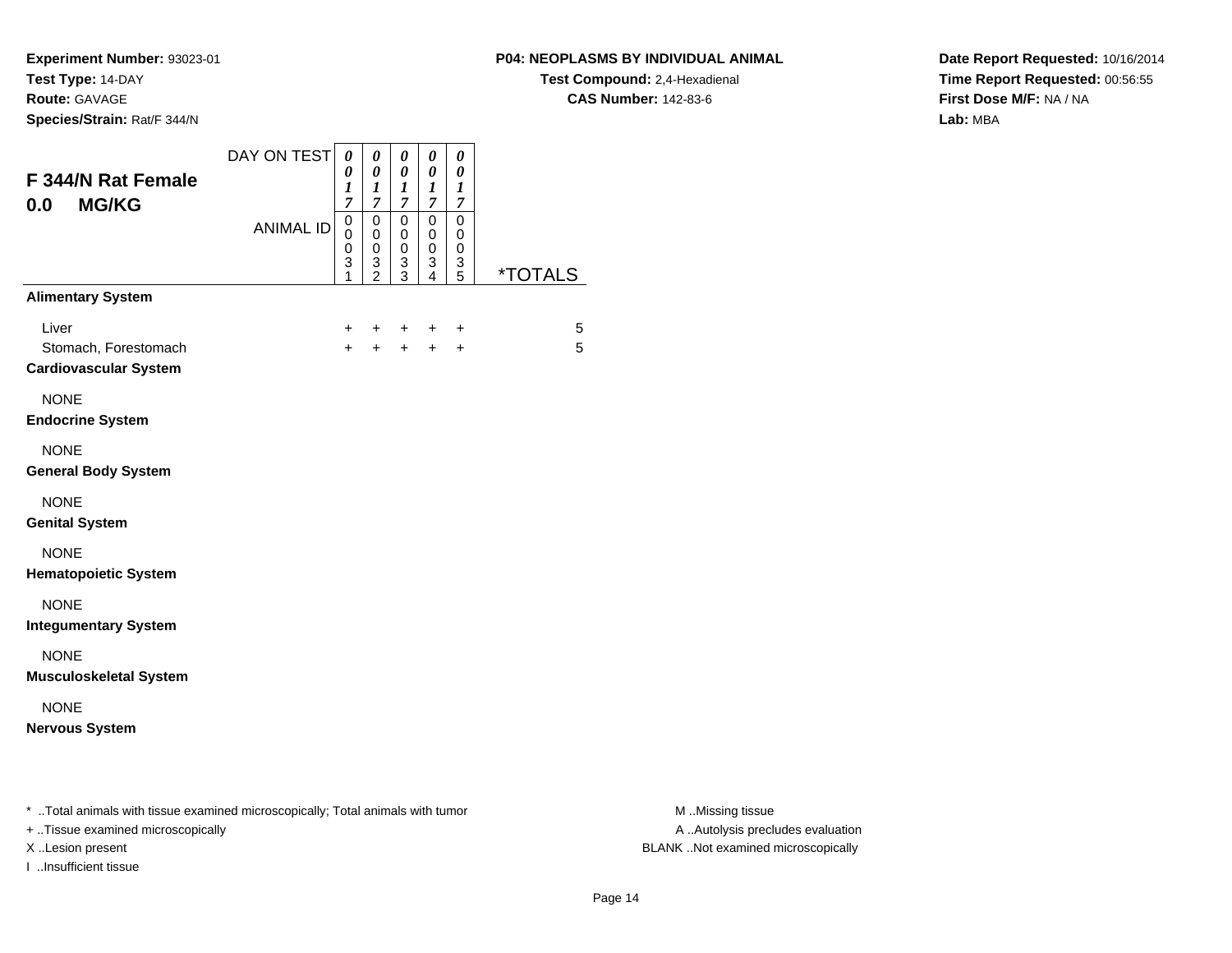# **Species/Strain:** Rat/F 344/N

**P04: NEOPLASMS BY INDIVIDUAL ANIMAL**

**Test Compound:** 2,4-Hexadienal **CAS Number:** 142-83-6

**Date Report Requested:** 10/16/2014**Time Report Requested:** 00:56:55**First Dose M/F:** NA / NA**Lab:** MBA

| F 344/N Rat Female<br><b>MG/KG</b><br>0.0   | DAY ON TEST<br><b>ANIMAL ID</b> | 0<br>0<br>$\boldsymbol{l}$<br>7<br>0<br>$\mathbf 0$<br>$\frac{0}{3}$ | 0<br>0<br>1<br>$\overline{7}$<br>0<br>$\mathbf 0$<br>$\pmb{0}$ | 0<br>0<br>$\boldsymbol{l}$<br>$\overline{7}$<br>0<br>0<br>$\boldsymbol{0}$ | 0<br>0<br>$\boldsymbol{l}$<br>$\overline{7}$<br>0<br>0<br>0 | 0<br>0<br>1<br>7<br>0<br>0<br>0 |                       |
|---------------------------------------------|---------------------------------|----------------------------------------------------------------------|----------------------------------------------------------------|----------------------------------------------------------------------------|-------------------------------------------------------------|---------------------------------|-----------------------|
|                                             |                                 | 1                                                                    | $\overline{3}$<br>$\overline{2}$                               | $\overline{3}$<br>3                                                        | 3<br>4                                                      | 3<br>5                          | <i><b>*TOTALS</b></i> |
| <b>NONE</b><br><b>Respiratory System</b>    |                                 |                                                                      |                                                                |                                                                            |                                                             |                                 |                       |
| <b>NONE</b><br><b>Special Senses System</b> |                                 |                                                                      |                                                                |                                                                            |                                                             |                                 |                       |
| <b>NONE</b><br><b>Urinary System</b>        |                                 |                                                                      |                                                                |                                                                            |                                                             |                                 |                       |
| Kidney<br><b>SYSTEMIC LESIONS</b>           |                                 | $\ddot{}$                                                            | +                                                              | ÷                                                                          | $\ddot{}$                                                   | $\ddot{}$                       | 5                     |
| Multiple Organ                              |                                 | ٠                                                                    |                                                                |                                                                            |                                                             | +                               | 5                     |

\* ..Total animals with tissue examined microscopically; Total animals with tumor **M** . Missing tissue M ..Missing tissue

+ ..Tissue examined microscopically

I ..Insufficient tissue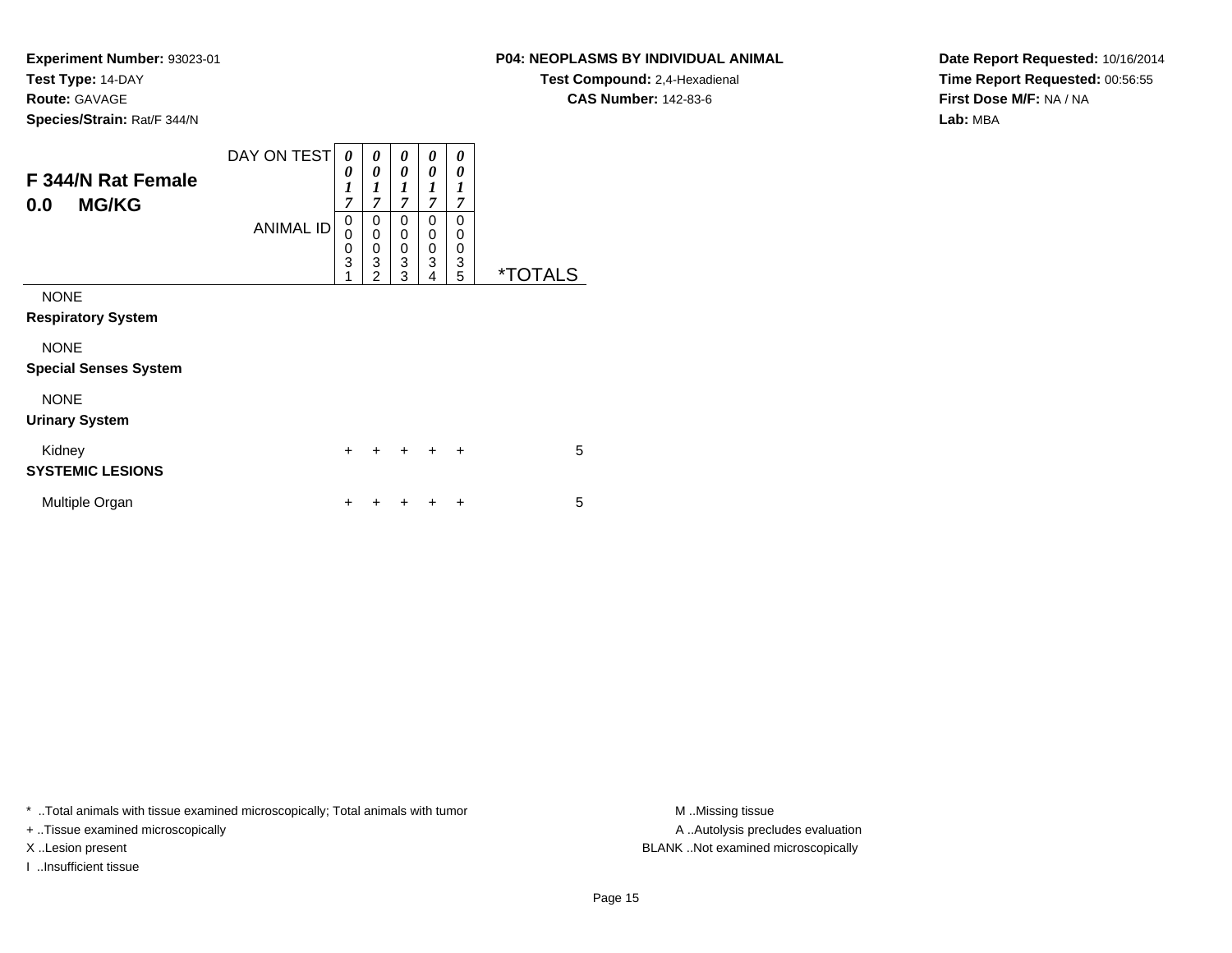| Experiment Number: 93023-01   | P04: NEOPLASMS BY INDIVIDUAL ANIMAL |
|-------------------------------|-------------------------------------|
| Test Type: 14-DAY             | Test Compound: 2,4-Hexadienal       |
| Route: GAVAGE                 | <b>CAS Number: 142-83-6</b>         |
| Species/Strain: Rat/F 344/N   |                                     |
| DAY ON TEST                   |                                     |
| F 344/N Rat Female            |                                     |
| <b>MG/KG</b><br>3.0           |                                     |
| <b>ANIMAL ID</b>              |                                     |
|                               | <i><b>*TOTALS</b></i>               |
| <b>Alimentary System</b>      |                                     |
| <b>NONE</b>                   |                                     |
| <b>Cardiovascular System</b>  |                                     |
| <b>NONE</b>                   |                                     |
| <b>Endocrine System</b>       |                                     |
| <b>NONE</b>                   |                                     |
| <b>General Body System</b>    |                                     |
| <b>NONE</b>                   |                                     |
| <b>Genital System</b>         |                                     |
| <b>NONE</b>                   |                                     |
| <b>Hematopoietic System</b>   |                                     |
| <b>NONE</b>                   |                                     |
| <b>Integumentary System</b>   |                                     |
| <b>NONE</b>                   |                                     |
| <b>Musculoskeletal System</b> |                                     |
| <b>NONE</b>                   |                                     |
| <b>Nervous System</b>         |                                     |
| <b>NONE</b>                   |                                     |
|                               |                                     |
|                               |                                     |

+ ..Tissue examined microscopically

I ..Insufficient tissue

A ..Autolysis precludes evaluation X ..Lesion present BLANK ..Not examined microscopically

**Date Report Requested:** 10/16/2014**Time Report Requested:** 00:56:55**First Dose M/F:** NA / NA**Lab:** MBA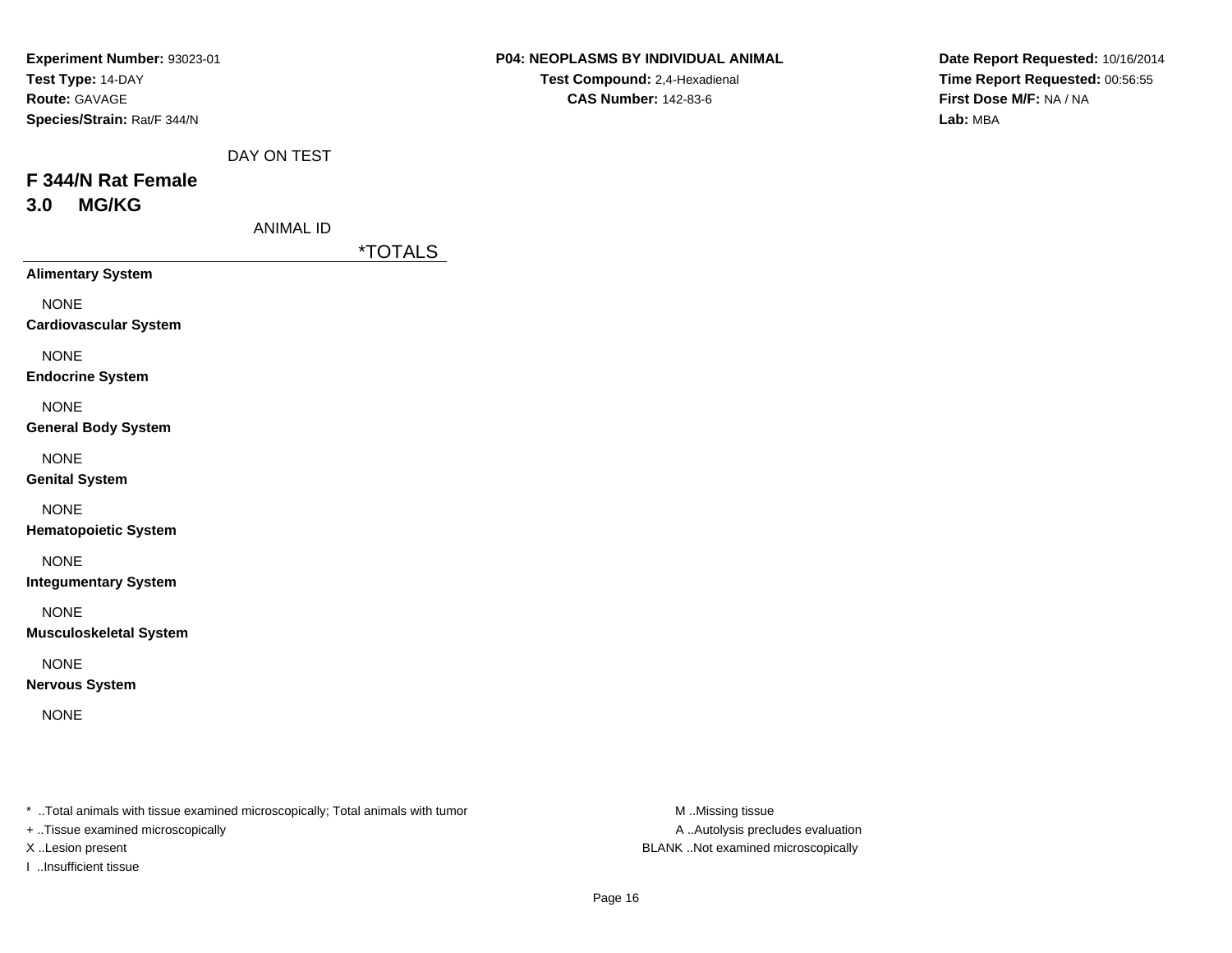| Experiment Number: 93023-01  |             |                       | <b>P04: NEOPLASMS BY INDIVIDUAL ANIMAL</b> | Date Report Requested: 10/16/2014 |
|------------------------------|-------------|-----------------------|--------------------------------------------|-----------------------------------|
| Test Type: 14-DAY            |             |                       | Test Compound: 2,4-Hexadienal              | Time Report Requested: 00:56:55   |
| <b>Route: GAVAGE</b>         |             |                       | <b>CAS Number: 142-83-6</b>                | First Dose M/F: NA / NA           |
| Species/Strain: Rat/F 344/N  |             |                       |                                            | Lab: MBA                          |
|                              | DAY ON TEST |                       |                                            |                                   |
| F 344/N Rat Female           |             |                       |                                            |                                   |
| <b>MG/KG</b><br>3.0          |             |                       |                                            |                                   |
|                              | ANIMAL ID   |                       |                                            |                                   |
|                              |             | <i><b>*TOTALS</b></i> |                                            |                                   |
| <b>Respiratory System</b>    |             |                       |                                            |                                   |
| <b>NONE</b>                  |             |                       |                                            |                                   |
| <b>Special Senses System</b> |             |                       |                                            |                                   |
| <b>NONE</b>                  |             |                       |                                            |                                   |
| <b>Urinary System</b>        |             |                       |                                            |                                   |
| <b>NONE</b>                  |             |                       |                                            |                                   |
| <b>SYSTEMIC LESIONS</b>      |             |                       |                                            |                                   |
| Multiple Organ               |             | 0                     |                                            |                                   |
|                              |             |                       |                                            |                                   |

+ ..Tissue examined microscopically

I ..Insufficient tissue

A ..Autolysis precludes evaluation X ..Lesion present BLANK ..Not examined microscopically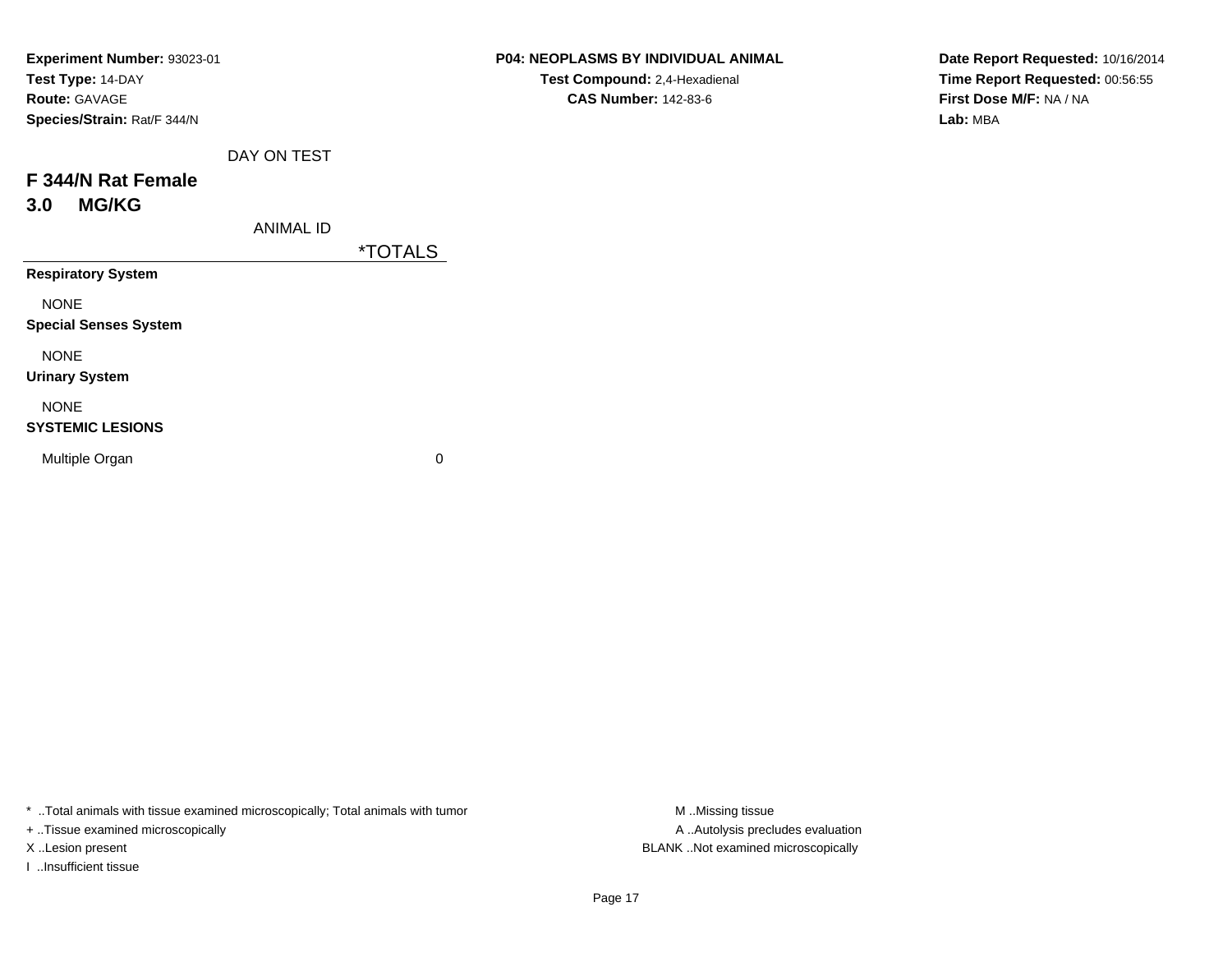| Experiment Number: 93023-01   | P04: NEOPLASMS BY INDIVIDUAL ANIMAL |
|-------------------------------|-------------------------------------|
| Test Type: 14-DAY             | Test Compound: 2,4-Hexadienal       |
| Route: GAVAGE                 | <b>CAS Number: 142-83-6</b>         |
| Species/Strain: Rat/F 344/N   |                                     |
| DAY ON TEST                   |                                     |
| F 344/N Rat Female            |                                     |
| <b>MG/KG</b><br>9.0           |                                     |
| <b>ANIMAL ID</b>              |                                     |
|                               | <i><b>*TOTALS</b></i>               |
| <b>Alimentary System</b>      |                                     |
| <b>NONE</b>                   |                                     |
| <b>Cardiovascular System</b>  |                                     |
| <b>NONE</b>                   |                                     |
| <b>Endocrine System</b>       |                                     |
| <b>NONE</b>                   |                                     |
| <b>General Body System</b>    |                                     |
| <b>NONE</b>                   |                                     |
| <b>Genital System</b>         |                                     |
| <b>NONE</b>                   |                                     |
| <b>Hematopoietic System</b>   |                                     |
| <b>NONE</b>                   |                                     |
| <b>Integumentary System</b>   |                                     |
| <b>NONE</b>                   |                                     |
| <b>Musculoskeletal System</b> |                                     |
| <b>NONE</b>                   |                                     |
| <b>Nervous System</b>         |                                     |
| <b>NONE</b>                   |                                     |

**Date Report Requested:** 10/16/2014**Time Report Requested:** 00:56:55**First Dose M/F:** NA / NA**Lab:** MBA

| * Total animals with tissue examined microscopically; Total animals with tumor | M Missing tissue |
|--------------------------------------------------------------------------------|------------------|
|--------------------------------------------------------------------------------|------------------|

+ ..Tissue examined microscopically

I ..Insufficient tissue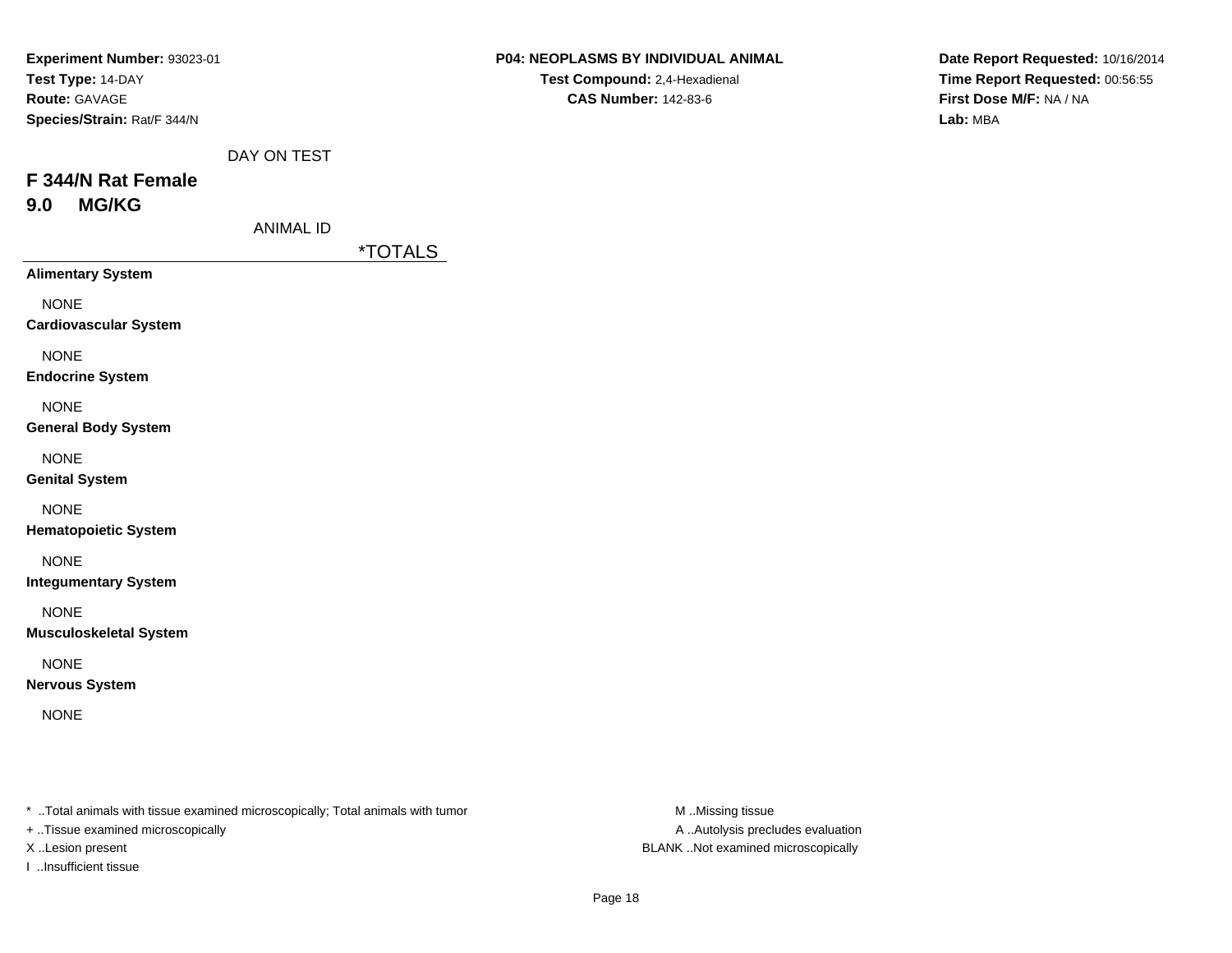| Experiment Number: 93023-01  |                  |                       | P04: NEOPLASMS BY INDIVIDUAL ANIMAL | Date Report Requested: 10/16/2014 |
|------------------------------|------------------|-----------------------|-------------------------------------|-----------------------------------|
| Test Type: 14-DAY            |                  |                       | Test Compound: 2,4-Hexadienal       | Time Report Requested: 00:56:55   |
| <b>Route: GAVAGE</b>         |                  |                       | <b>CAS Number: 142-83-6</b>         | First Dose M/F: NA / NA           |
| Species/Strain: Rat/F 344/N  |                  |                       |                                     | Lab: MBA                          |
|                              | DAY ON TEST      |                       |                                     |                                   |
| F 344/N Rat Female           |                  |                       |                                     |                                   |
| <b>MG/KG</b><br>9.0          |                  |                       |                                     |                                   |
|                              | <b>ANIMAL ID</b> |                       |                                     |                                   |
|                              |                  | <i><b>*TOTALS</b></i> |                                     |                                   |
| <b>Respiratory System</b>    |                  |                       |                                     |                                   |
| <b>NONE</b>                  |                  |                       |                                     |                                   |
| <b>Special Senses System</b> |                  |                       |                                     |                                   |
| <b>NONE</b>                  |                  |                       |                                     |                                   |
| <b>Urinary System</b>        |                  |                       |                                     |                                   |
| <b>NONE</b>                  |                  |                       |                                     |                                   |
| <b>SYSTEMIC LESIONS</b>      |                  |                       |                                     |                                   |
| Multiple Organ               |                  | 0                     |                                     |                                   |
|                              |                  |                       |                                     |                                   |

+ ..Tissue examined microscopically

I ..Insufficient tissue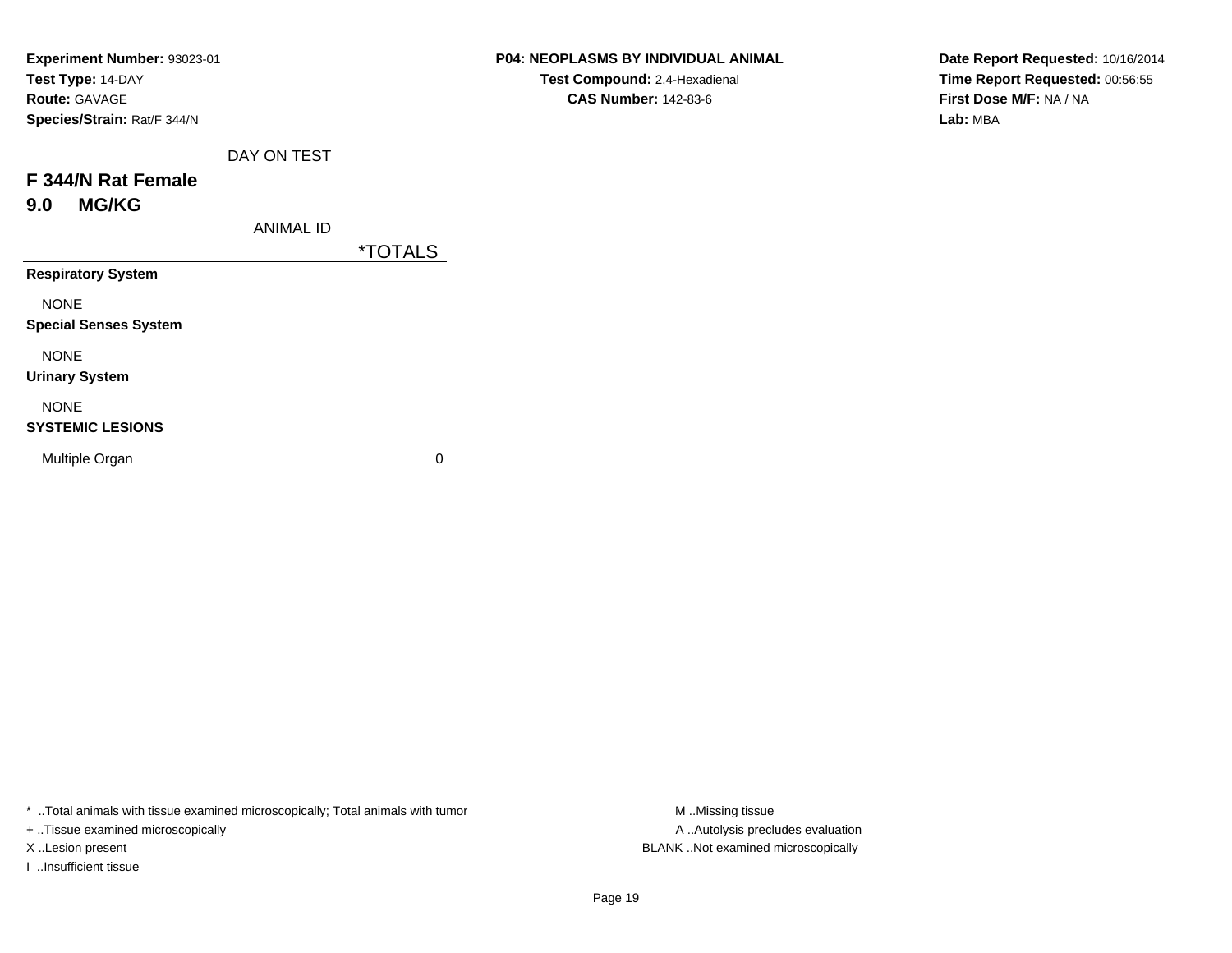**Species/Strain:** Rat/F 344/N

#### **P04: NEOPLASMS BY INDIVIDUAL ANIMAL**

**Test Compound:** 2,4-Hexadienal **CAS Number:** 142-83-6

**Date Report Requested:** 10/16/2014**Time Report Requested:** 00:56:55**First Dose M/F:** NA / NA**Lab:** MBA

| <b>F 344/N Rat Female</b><br><b>MG/KG</b><br>27.0    | DAY ON TEST<br><b>ANIMAL ID</b> | 0<br>0<br>$\boldsymbol{l}$<br>$\overline{7}$<br>0<br>$\mathbf 0$<br>0<br>4<br>6 | 0<br>$\pmb{\theta}$<br>$\boldsymbol{l}$<br>$\overline{7}$<br>0<br>0<br>0<br>4<br>7 | 0<br>$\pmb{\theta}$<br>1<br>$\overline{7}$<br>0<br>$\mathbf 0$<br>0<br>4<br>8 | 0<br>0<br>$\boldsymbol{l}$<br>$\overline{7}$<br>$\mathsf 0$<br>$\mathbf 0$<br>0<br>4<br>9 | 0<br>0<br>$\boldsymbol{l}$<br>7<br>$\mathbf 0$<br>$\mathbf 0$<br>0<br>$\,$ 5 $\,$<br>0 | <i><b>*TOTALS</b></i> |
|------------------------------------------------------|---------------------------------|---------------------------------------------------------------------------------|------------------------------------------------------------------------------------|-------------------------------------------------------------------------------|-------------------------------------------------------------------------------------------|----------------------------------------------------------------------------------------|-----------------------|
| <b>Alimentary System</b>                             |                                 |                                                                                 |                                                                                    |                                                                               |                                                                                           |                                                                                        |                       |
| Stomach, Forestomach<br><b>Cardiovascular System</b> |                                 | $\ddot{}$                                                                       | $\ddot{}$                                                                          | +                                                                             | $\pm$                                                                                     | $\ddot{}$                                                                              | 5                     |
| <b>NONE</b><br><b>Endocrine System</b>               |                                 |                                                                                 |                                                                                    |                                                                               |                                                                                           |                                                                                        |                       |
| <b>NONE</b><br><b>General Body System</b>            |                                 |                                                                                 |                                                                                    |                                                                               |                                                                                           |                                                                                        |                       |
| <b>NONE</b><br><b>Genital System</b>                 |                                 |                                                                                 |                                                                                    |                                                                               |                                                                                           |                                                                                        |                       |
| <b>Uterus</b><br><b>Hematopoietic System</b>         |                                 |                                                                                 |                                                                                    |                                                                               | +                                                                                         |                                                                                        | 1                     |
| <b>NONE</b><br><b>Integumentary System</b>           |                                 |                                                                                 |                                                                                    |                                                                               |                                                                                           |                                                                                        |                       |
| <b>NONE</b><br><b>Musculoskeletal System</b>         |                                 |                                                                                 |                                                                                    |                                                                               |                                                                                           |                                                                                        |                       |
| <b>NONE</b><br><b>Nervous System</b>                 |                                 |                                                                                 |                                                                                    |                                                                               |                                                                                           |                                                                                        |                       |
| <b>NONE</b>                                          |                                 |                                                                                 |                                                                                    |                                                                               |                                                                                           |                                                                                        |                       |
|                                                      |                                 |                                                                                 |                                                                                    |                                                                               |                                                                                           |                                                                                        |                       |

\* ..Total animals with tissue examined microscopically; Total animals with tumor **M** . Missing tissue M ..Missing tissue

+ ..Tissue examined microscopically

I ..Insufficient tissue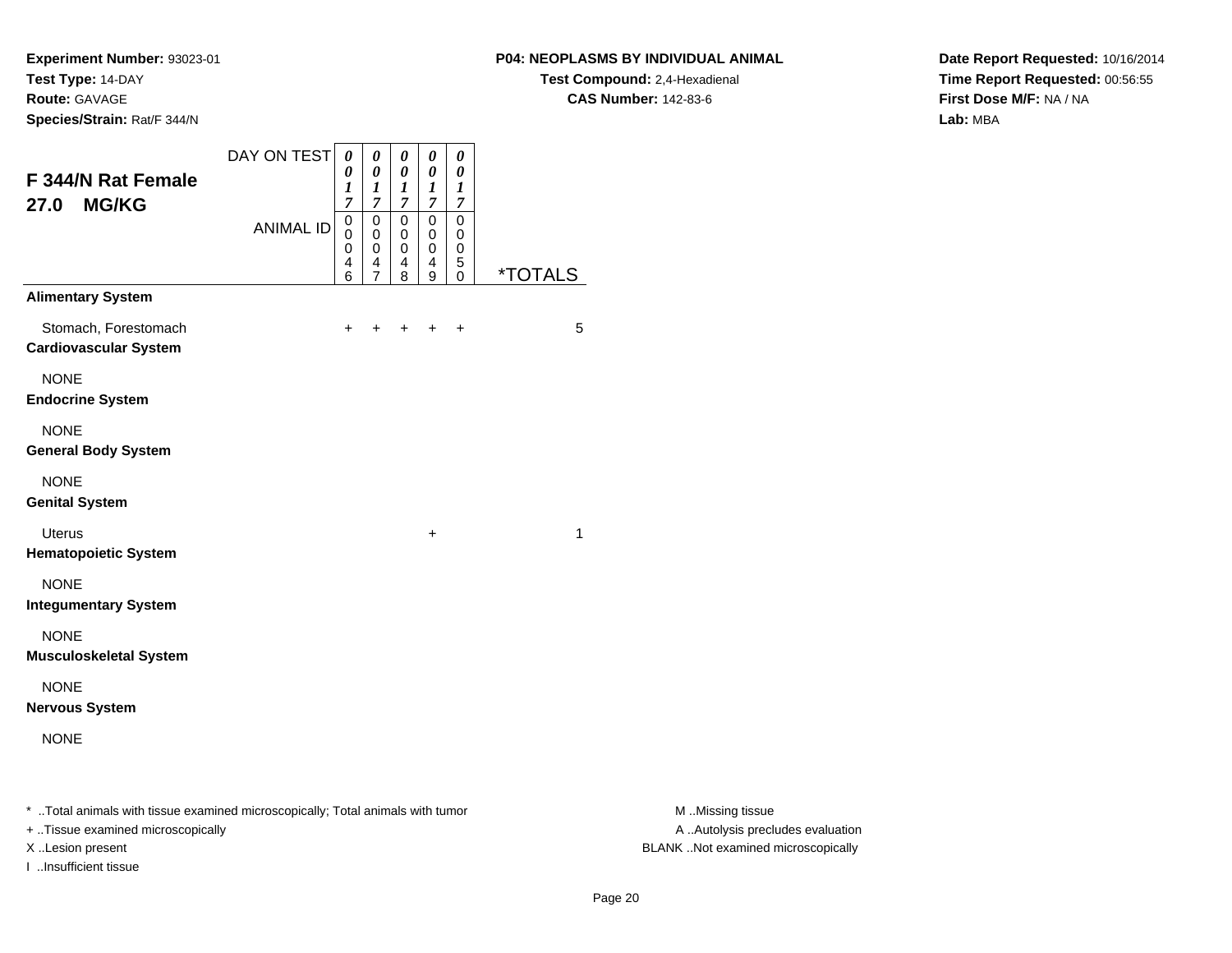#### **P04: NEOPLASMS BY INDIVIDUAL ANIMAL**

**Test Compound:** 2,4-Hexadienal **CAS Number:** 142-83-6

**Date Report Requested:** 10/16/2014**Time Report Requested:** 00:56:55**First Dose M/F:** NA / NA**Lab:** MBA

| F 344/N Rat Female<br><b>MG/KG</b><br>27.0  | DAY ON TEST<br><b>ANIMAL ID</b> | 0<br>0<br>1<br>7<br>0<br>0<br>0<br>4<br>6 | 0<br>0<br>1<br>7<br>0<br>0<br>0<br>4<br>$\overline{7}$ | 0<br>0<br>1<br>7<br>$\Omega$<br>0<br>$\Omega$<br>4<br>8 | 0<br>0<br>1<br>7<br>0<br>0<br>$\Omega$<br>4<br>9 | 0<br>0<br>1<br>7<br>0<br>0<br>$\mathbf 0$<br>5<br>$\Omega$ | <i><b>*TOTALS</b></i> |
|---------------------------------------------|---------------------------------|-------------------------------------------|--------------------------------------------------------|---------------------------------------------------------|--------------------------------------------------|------------------------------------------------------------|-----------------------|
| <b>Respiratory System</b>                   |                                 |                                           |                                                        |                                                         |                                                  |                                                            |                       |
| <b>NONE</b><br><b>Special Senses System</b> |                                 |                                           |                                                        |                                                         |                                                  |                                                            |                       |
| <b>NONE</b><br><b>Urinary System</b>        |                                 |                                           |                                                        |                                                         |                                                  |                                                            |                       |
| <b>NONE</b><br><b>SYSTEMIC LESIONS</b>      |                                 |                                           |                                                        |                                                         |                                                  |                                                            |                       |
| Multiple Organ                              |                                 | +                                         |                                                        |                                                         |                                                  | +                                                          | 5                     |

\* ..Total animals with tissue examined microscopically; Total animals with tumor **M** . Missing tissue M ..Missing tissue

+ ..Tissue examined microscopically

I ..Insufficient tissue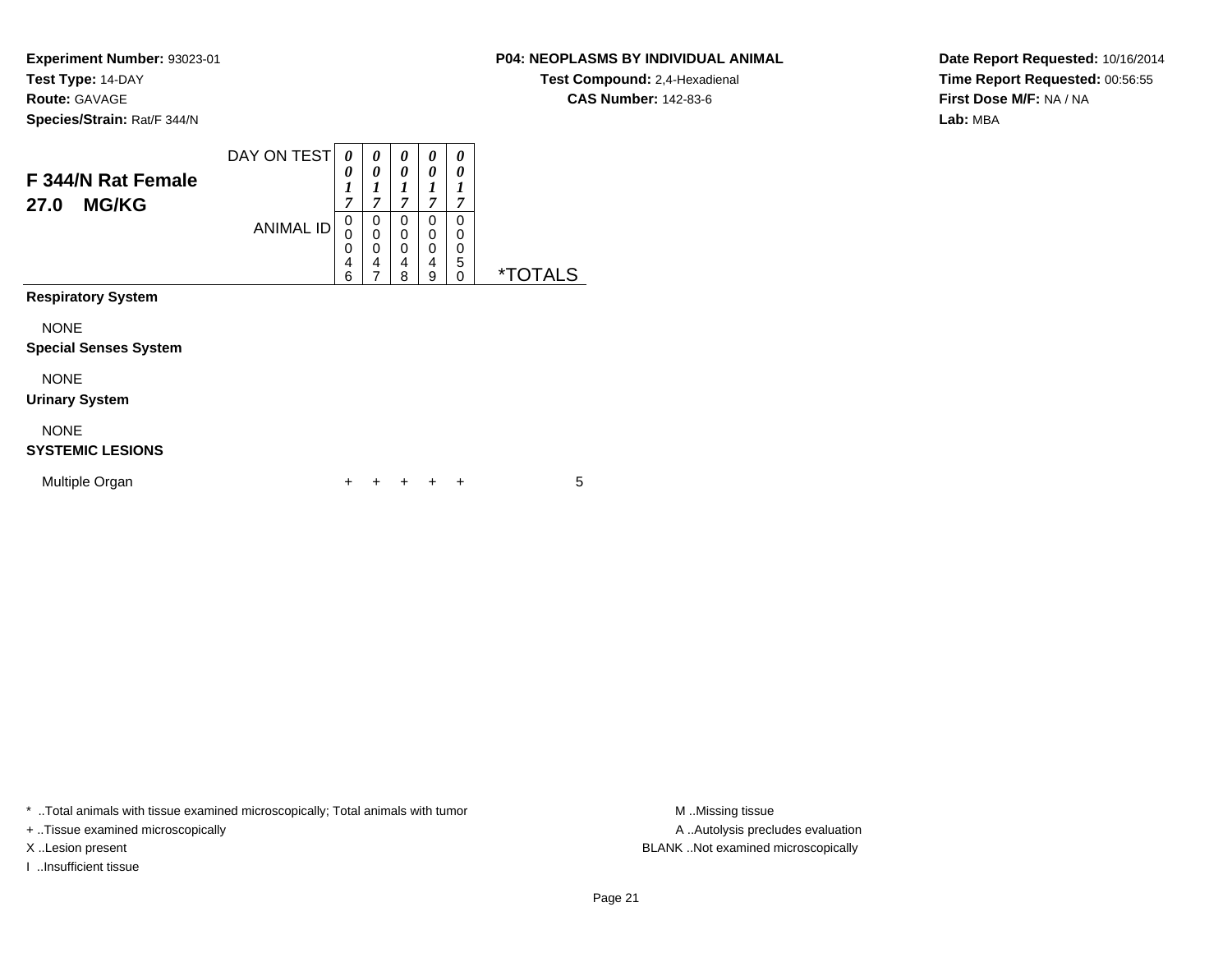**Species/Strain:** Rat/F 344/N

#### **P04: NEOPLASMS BY INDIVIDUAL ANIMAL**

**Test Compound:** 2,4-Hexadienal **CAS Number:** 142-83-6

**Date Report Requested:** 10/16/2014**Time Report Requested:** 00:56:55**First Dose M/F:** NA / NA**Lab:** MBA

| F 344/N Rat Female<br><b>MG/KG</b><br>80.0                                                                                               | DAY ON TEST<br><b>ANIMAL ID</b> | 0<br>0<br>1<br>$\overline{7}$<br>0<br>0<br>0<br>5<br>1 | 0<br>$\pmb{\theta}$<br>$\boldsymbol{l}$<br>7<br>0<br>$\mathbf 0$<br>$\,0\,$<br>5<br>$\overline{2}$ | 0<br>$\pmb{\theta}$<br>$\boldsymbol{l}$<br>$\overline{7}$<br>$\pmb{0}$<br>$\mathbf 0$<br>$\pmb{0}$<br>5<br>3 | 0<br>$\pmb{\theta}$<br>$\boldsymbol{l}$<br>$\boldsymbol{7}$<br>$\mathsf 0$<br>$\mathbf 0$<br>$\pmb{0}$<br>5<br>$\overline{4}$ | 0<br>$\pmb{\theta}$<br>1<br>$\overline{7}$<br>$\pmb{0}$<br>$\mathbf 0$<br>0<br>$\sqrt{5}$<br>5 | <i><b>*TOTALS</b></i> |                                                                                             |
|------------------------------------------------------------------------------------------------------------------------------------------|---------------------------------|--------------------------------------------------------|----------------------------------------------------------------------------------------------------|--------------------------------------------------------------------------------------------------------------|-------------------------------------------------------------------------------------------------------------------------------|------------------------------------------------------------------------------------------------|-----------------------|---------------------------------------------------------------------------------------------|
| <b>Alimentary System</b>                                                                                                                 |                                 |                                                        |                                                                                                    |                                                                                                              |                                                                                                                               |                                                                                                |                       |                                                                                             |
| Liver<br>Stomach, Forestomach<br><b>Cardiovascular System</b>                                                                            |                                 | +<br>$+$                                               |                                                                                                    |                                                                                                              | +<br>$+$                                                                                                                      | +<br>$\ddot{}$                                                                                 | 5<br>5                |                                                                                             |
| <b>NONE</b><br><b>Endocrine System</b>                                                                                                   |                                 |                                                        |                                                                                                    |                                                                                                              |                                                                                                                               |                                                                                                |                       |                                                                                             |
| <b>NONE</b><br><b>General Body System</b>                                                                                                |                                 |                                                        |                                                                                                    |                                                                                                              |                                                                                                                               |                                                                                                |                       |                                                                                             |
| <b>NONE</b><br><b>Genital System</b>                                                                                                     |                                 |                                                        |                                                                                                    |                                                                                                              |                                                                                                                               |                                                                                                |                       |                                                                                             |
| <b>NONE</b><br><b>Hematopoietic System</b>                                                                                               |                                 |                                                        |                                                                                                    |                                                                                                              |                                                                                                                               |                                                                                                |                       |                                                                                             |
| <b>NONE</b><br><b>Integumentary System</b>                                                                                               |                                 |                                                        |                                                                                                    |                                                                                                              |                                                                                                                               |                                                                                                |                       |                                                                                             |
| <b>NONE</b><br><b>Musculoskeletal System</b>                                                                                             |                                 |                                                        |                                                                                                    |                                                                                                              |                                                                                                                               |                                                                                                |                       |                                                                                             |
| <b>NONE</b><br><b>Nervous System</b>                                                                                                     |                                 |                                                        |                                                                                                    |                                                                                                              |                                                                                                                               |                                                                                                |                       |                                                                                             |
| *  Total animals with tissue examined microscopically; Total animals with tumor<br>+ Tissue examined microscopically<br>X Lesion present |                                 |                                                        |                                                                                                    |                                                                                                              |                                                                                                                               |                                                                                                |                       | M Missing tissue<br>A  Autolysis precludes evaluation<br>BLANK Not examined microscopically |

I ..Insufficient tissue

M ..Missing tissue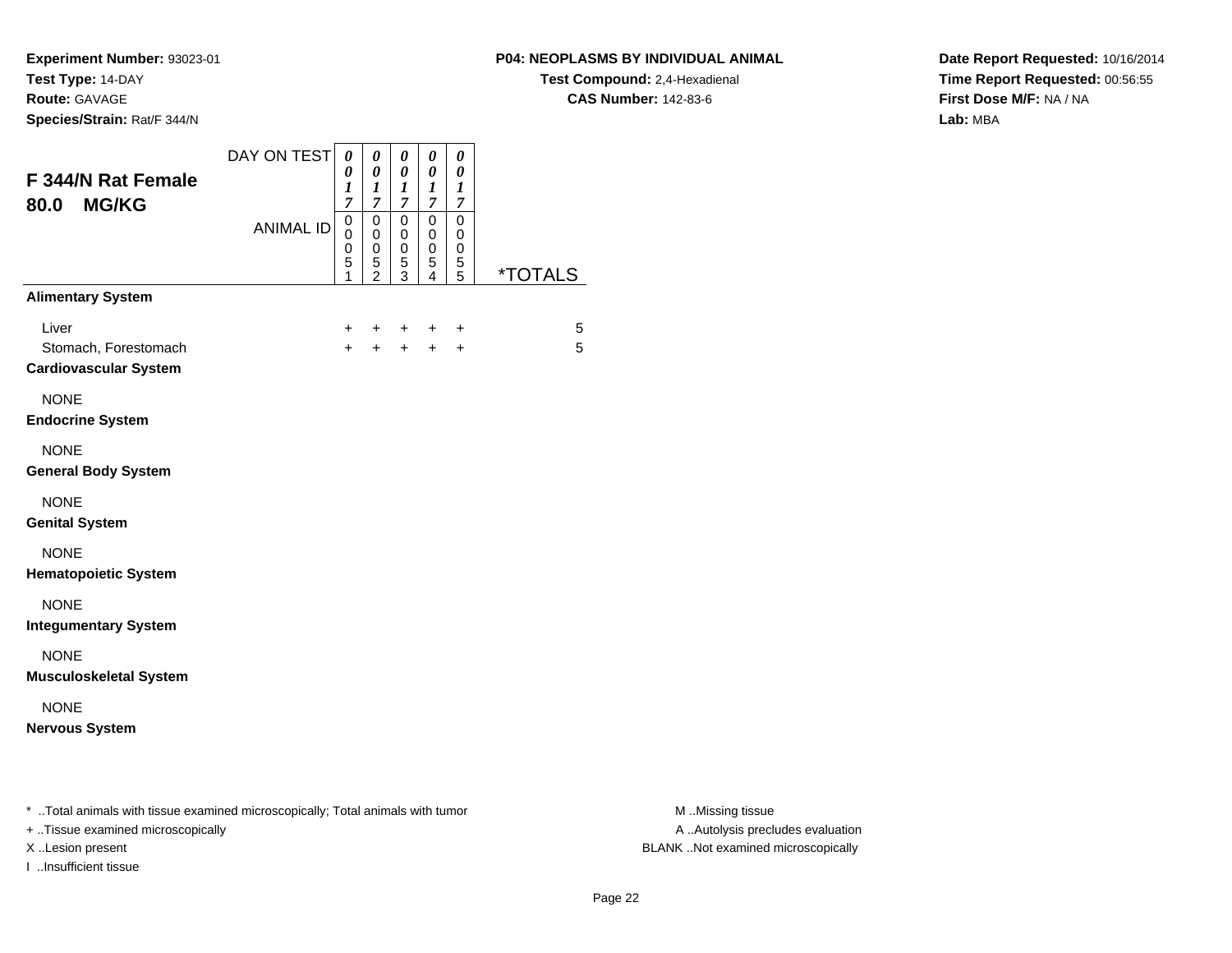**Species/Strain:** Rat/F 344/N

#### **P04: NEOPLASMS BY INDIVIDUAL ANIMAL**

**Test Compound:** 2,4-Hexadienal **CAS Number:** 142-83-6

**Date Report Requested:** 10/16/2014**Time Report Requested:** 00:56:55**First Dose M/F:** NA / NA**Lab:** MBA

| F 344/N Rat Female<br><b>MG/KG</b><br>80.0  | DAY ON TEST<br><b>ANIMAL ID</b> | 0<br>0<br>$\boldsymbol{l}$<br>$\overline{7}$<br>0<br>$\mathbf 0$<br>$\begin{array}{c} 0 \\ 5 \end{array}$<br>1 | 0<br>0<br>1<br>$\overline{7}$<br>0<br>0<br>$\mathbf 0$<br>5<br>$\overline{2}$ | 0<br>0<br>$\boldsymbol{l}$<br>$\overline{7}$<br>0<br>0<br>0<br>5<br>3 | 0<br>0<br>1<br>7<br>0<br>0<br>0<br>5<br>4 | 0<br>0<br>1<br>7<br>$\Omega$<br>0<br>0<br>5<br>5 | <i><b>*TOTALS</b></i> |
|---------------------------------------------|---------------------------------|----------------------------------------------------------------------------------------------------------------|-------------------------------------------------------------------------------|-----------------------------------------------------------------------|-------------------------------------------|--------------------------------------------------|-----------------------|
| <b>NONE</b><br><b>Respiratory System</b>    |                                 |                                                                                                                |                                                                               |                                                                       |                                           |                                                  |                       |
| <b>NONE</b><br><b>Special Senses System</b> |                                 |                                                                                                                |                                                                               |                                                                       |                                           |                                                  |                       |
| <b>NONE</b><br><b>Urinary System</b>        |                                 |                                                                                                                |                                                                               |                                                                       |                                           |                                                  |                       |
| Kidney<br><b>SYSTEMIC LESIONS</b>           |                                 | $\ddot{}$                                                                                                      | ÷                                                                             | ÷                                                                     | $\ddot{}$                                 | $\ddot{}$                                        | 5                     |
| Multiple Organ                              |                                 | ┿                                                                                                              |                                                                               |                                                                       |                                           | ÷                                                | 5                     |

\* ..Total animals with tissue examined microscopically; Total animals with tumor **M** . Missing tissue M ..Missing tissue

+ ..Tissue examined microscopically

I ..Insufficient tissue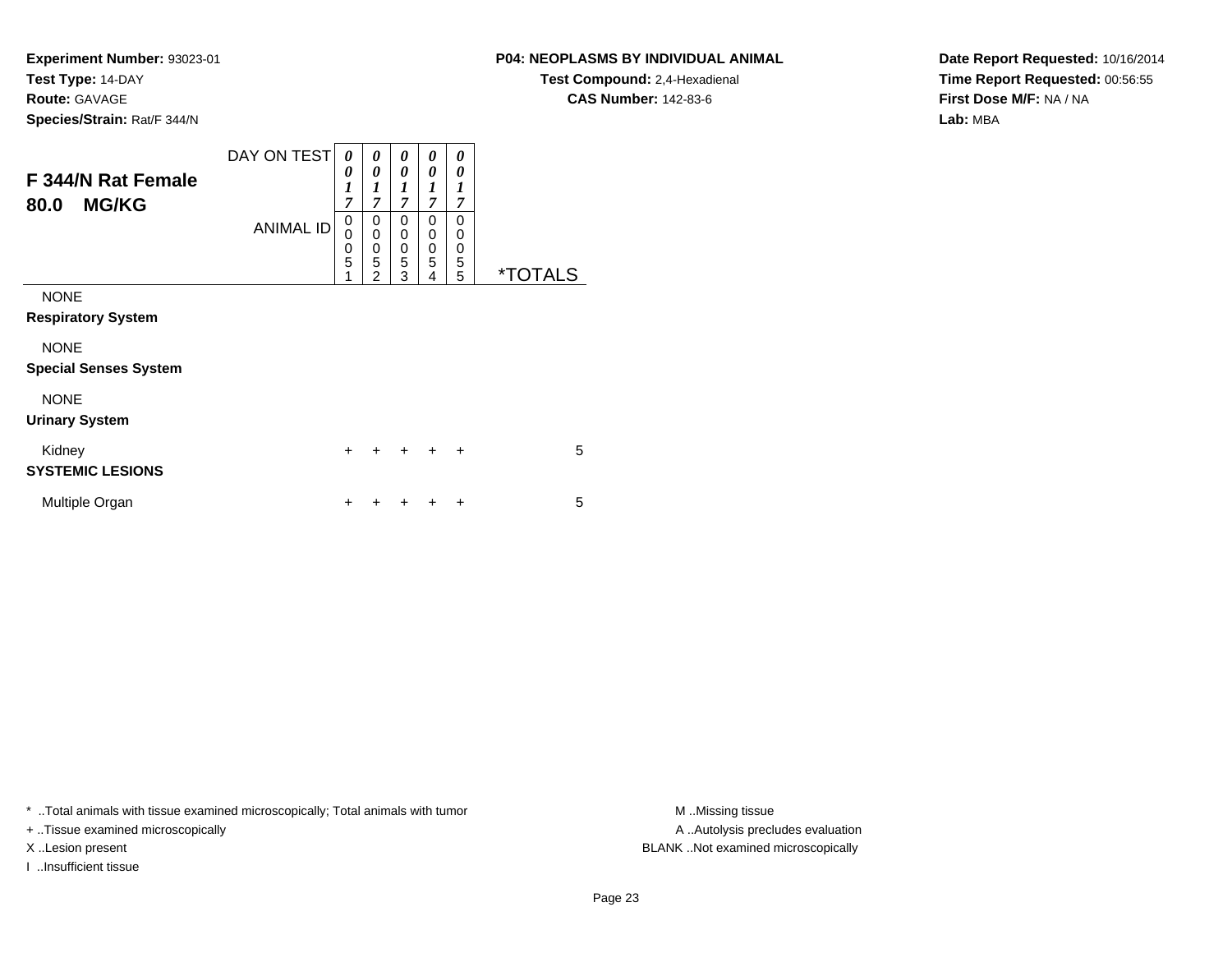**Species/Strain:** Rat/F 344/N

### **P04: NEOPLASMS BY INDIVIDUAL ANIMAL**

**Test Compound:** 2,4-Hexadienal **CAS Number:** 142-83-6

**Date Report Requested:** 10/16/2014**Time Report Requested:** 00:56:55**First Dose M/F:** NA / NA**Lab:** MBA

| F 344/N Rat Female<br>240.0 MG/KG                             | DAY ON TEST      | 0<br>0<br>1<br>7<br>0   | 0<br>0<br>0<br>5<br>$\mathsf 0$ | 0<br>0<br>1<br>0<br>0      | 0<br>0<br>0<br>3<br>$\mathbf 0$         | 0<br>0<br>1<br>$\overline{7}$<br>$\mathbf 0$ |                       |
|---------------------------------------------------------------|------------------|-------------------------|---------------------------------|----------------------------|-----------------------------------------|----------------------------------------------|-----------------------|
|                                                               | <b>ANIMAL ID</b> | 0<br>0<br>$\frac{5}{6}$ | 0<br>0<br>$\frac{5}{7}$         | 0<br>$\mathbf 0$<br>5<br>8 | 0<br>$\mathsf 0$<br>5<br>$\overline{9}$ | 0<br>$\mathbf 0$<br>6<br>0                   | <i><b>*TOTALS</b></i> |
| <b>Alimentary System</b>                                      |                  |                         |                                 |                            |                                         |                                              |                       |
| Liver<br>Stomach, Forestomach<br><b>Cardiovascular System</b> |                  | $+$<br>$+$              | $\pm$<br>$+$                    | $\pm$<br>$\ddot{+}$        | ÷<br>$+$                                | ÷<br>$\ddot{}$                               | 5<br>5                |
| <b>NONE</b><br><b>Endocrine System</b>                        |                  |                         |                                 |                            |                                         |                                              |                       |
| <b>NONE</b><br><b>General Body System</b>                     |                  |                         |                                 |                            |                                         |                                              |                       |
| Peritoneum<br><b>Genital System</b>                           |                  |                         |                                 | +                          |                                         |                                              | $\mathbf{1}$          |
| <b>NONE</b><br><b>Hematopoietic System</b>                    |                  |                         |                                 |                            |                                         |                                              |                       |
| Spleen<br><b>Integumentary System</b>                         |                  | $\ddot{}$               |                                 | $\ddot{}$                  |                                         | $\ddot{}$                                    | 3                     |
| <b>NONE</b><br><b>Musculoskeletal System</b>                  |                  |                         |                                 |                            |                                         |                                              |                       |
| <b>NONE</b><br><b>Nervous System</b>                          |                  |                         |                                 |                            |                                         |                                              |                       |

\* ..Total animals with tissue examined microscopically; Total animals with tumor **M** . Missing tissue M ..Missing tissue

+ ..Tissue examined microscopically

I ..Insufficient tissue